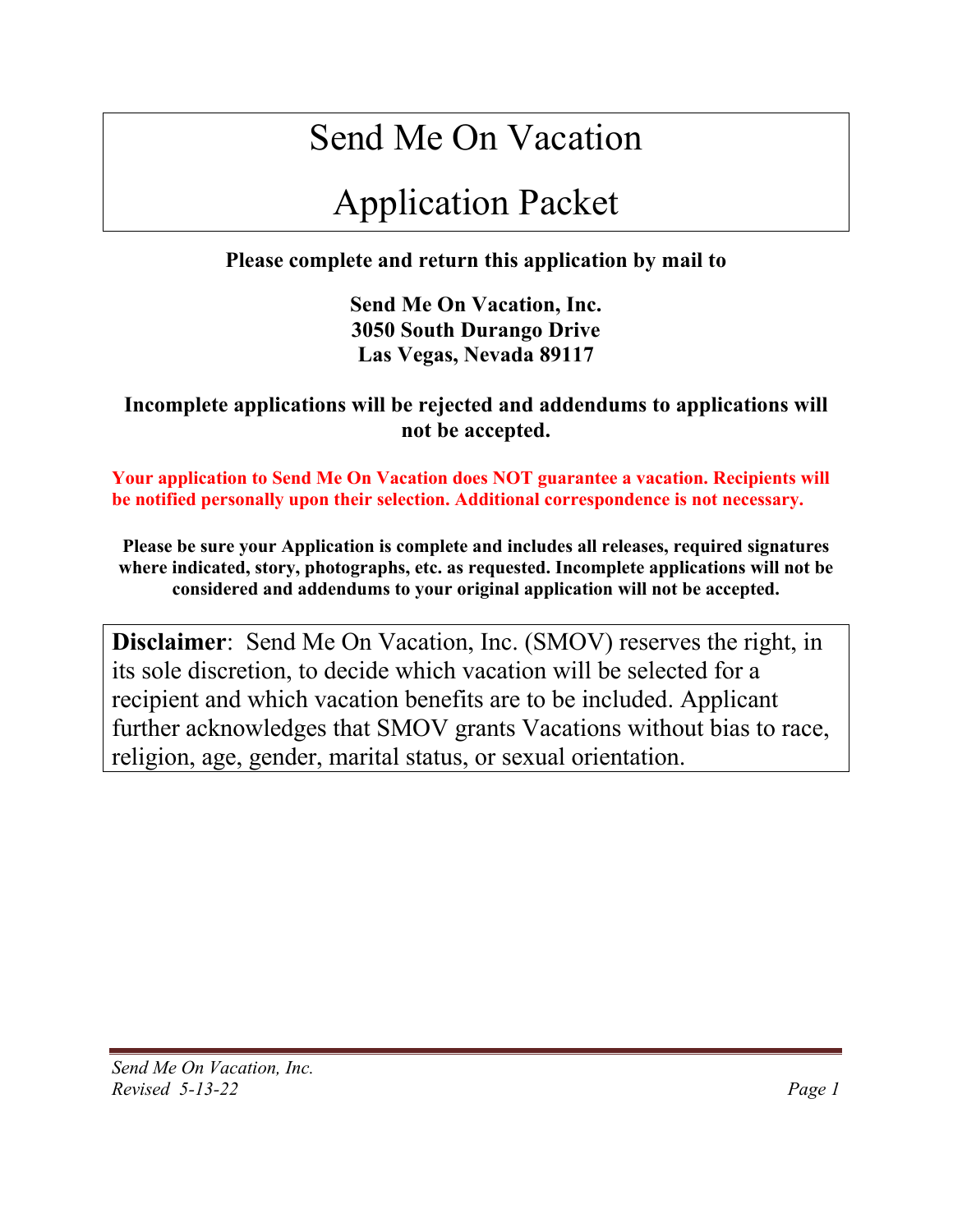# General Requirements For SMOV Application

- $\checkmark$  Applicant must be diagnosed with breast cancer and have undergone treatment.
- $\checkmark$  The Application must be made by the Applicant, not a friend or family member.
- $\checkmark$  The Applicant must acknowledge that the Vacation will be safe and not be contraindicated by her or his medical providers.
- $\checkmark$  Applicant must submit a personal story expressing her or his desire to attend a SMOV vacation including how he or she feels the vacation will benefit his or her emotional wellbeing.
- $\checkmark$  Applicant must complete, sign and send the SMOV Application Form, Contact Information, SMOV Vacation Preferences, and SMOV Agreement to SMOV at 3050 S Durango Drive, Las Vegas, NV 89117 or via email to communications@sendmeonvacation.org.
- $\checkmark$  Applicant must complete, sign and send the HIPAA (Health Insurance Portability and Accountability Act) form.
- $\checkmark$  Due to resort and cruise line policies, Applicants must have a valid credit card to **check into hotel/cruise vacations. Applicants who do not have a credit card for a security deposit for incidental charges will not be accepted due to the policies of our sponsors.**
- $\checkmark$  Applicant must be healthy enough to travel on airplanes and cruise ships, and be **able to carry their own luggage, walk long distances on ships or at large resorts, have a passport for foreign travel, understand they will be assigned a roommate, be responsible for taking medications and have a credit card with available credit of \$600.00 to check into hotels and cruise ships.**
- $\checkmark$  Most Empowerment Vacations are to countries that do not have laws like the Americans with Disabilities Act and thus don't have facilities to accommodate those with special needs.
- $\checkmark$  Applicant's physician must fill out and return to SMOV the Medical Statement and Consent to Participate.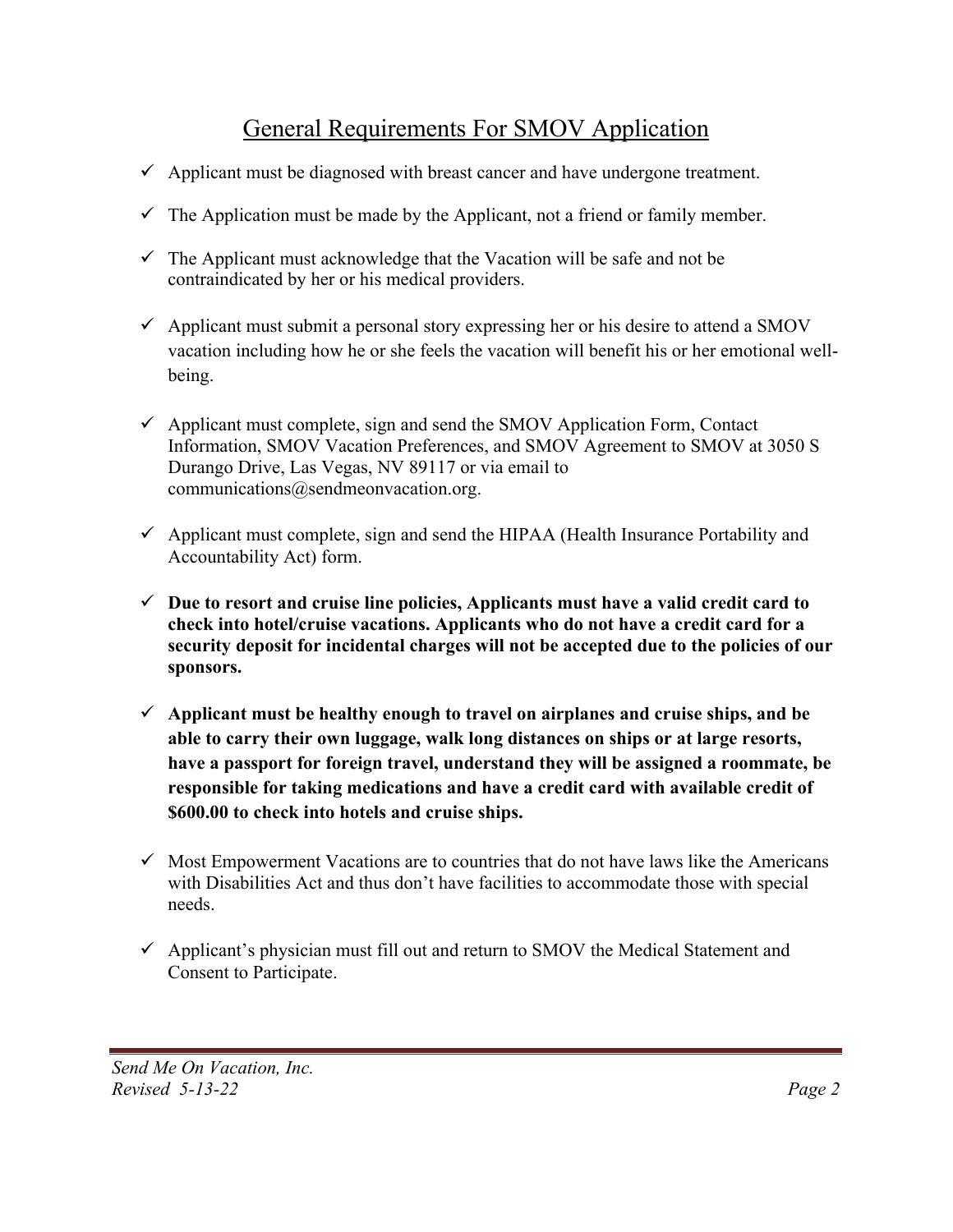$\checkmark$  Please include a current photograph of the Applicant in .jpeg or other high-resolution format. Images must be sent by email to communications@sendmeonvacation.org. Faxed, mailed or late photographs will not be accepted.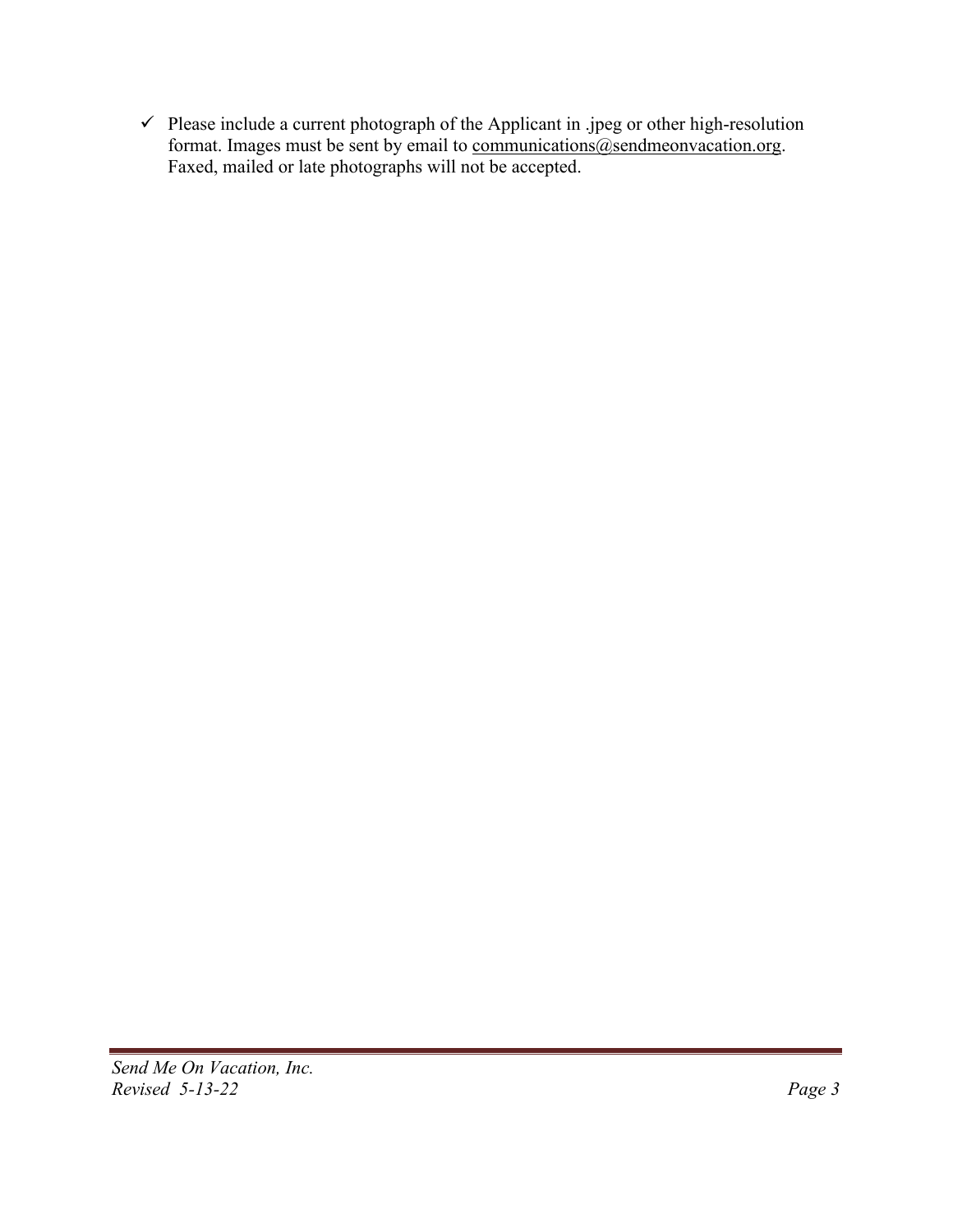# **VACATION PROGRAMS**

## BEACH THERAPY By SFX Preferred Resorts

Allow tranquility to engulf your spirit where the deep blue sea meets the natural sand in stuffing Mexico. This program focuses on total relaxation and peace of mind, which often includes guided meditation as therapy. Facilitated sessions take place each morning and attendance is mandatory. We believe a healthy mind allows healing to begin as it works its way into the physical body and soul.

# ITALIAN DREAMS By Hilltown Tours

The Italian Dreams vacation allows survivors of all stages to fulfill their lifelong dream of traveling to Italy. This authentic style vacation is designed to provide recipients with a rich cultural experience, touring small Tuscan towns. Enjoy a private Italian chef daily, and the opportunity to create friendships with others from around the world.

# A MERMAIDS JOURNEY By Lifestyle Holidays Vacation Club

Dive in and find your inner beauty, strength, andgrace as you transform into a gorgeous mermaid.The Mermaids Journey program encourages eachparticipant to reconnect to the archetype of awoman as she embarks on a week of discoveryand self-care. This empowering vacation includesa spa day and an exciting mermaid photo shoot.

## WOMEN IN THE VINEYARD By Buccelletti Casila & Cantina

Join the women of the family who work together at Buccelletti Casali & Cantina to provide warm hospitality in an idyllic Tuscan villa for a truly unforgettable week. When you spend your days in the vineyards and your nights under the Tuscan stars, your spirit sparkles!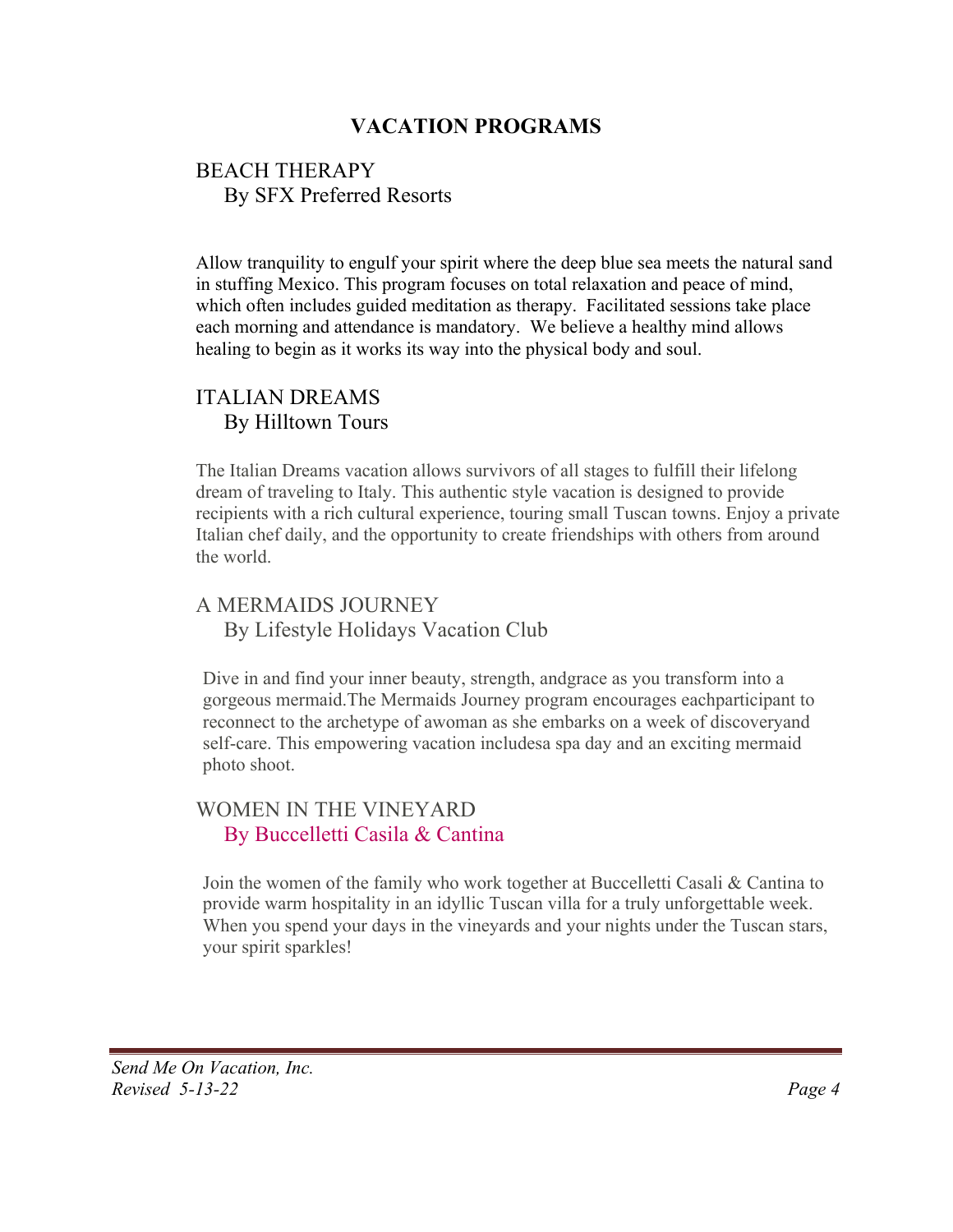# REVIVE & THRIVE by Grand Pacific Resorts

In partnership with Grand Pacific Resorts, the Revive & Thrive program is an opportunity for Owners with Grand Pacific Resorts to donate their week to transform the life of a family in need. This 4 to7 day excursion is exclusive to Grand Pacific Resort destinations and is offered as a freestyle program throughout the year and once a year as a group.

# VACATION ANGELS A Mentoring Experience

Vacation Angels are past recipients who wish to travel on additional vacations and mentor new SMOV recipients. If you've traveled with SMOV and want to share your excitement about the program, becoming a vacation angel is a great way to continue to connect with other breast cancer survivors and see the world. The cost to attend a vacation is \$100 per night which includes your accommodation, taxes, meals, and activities.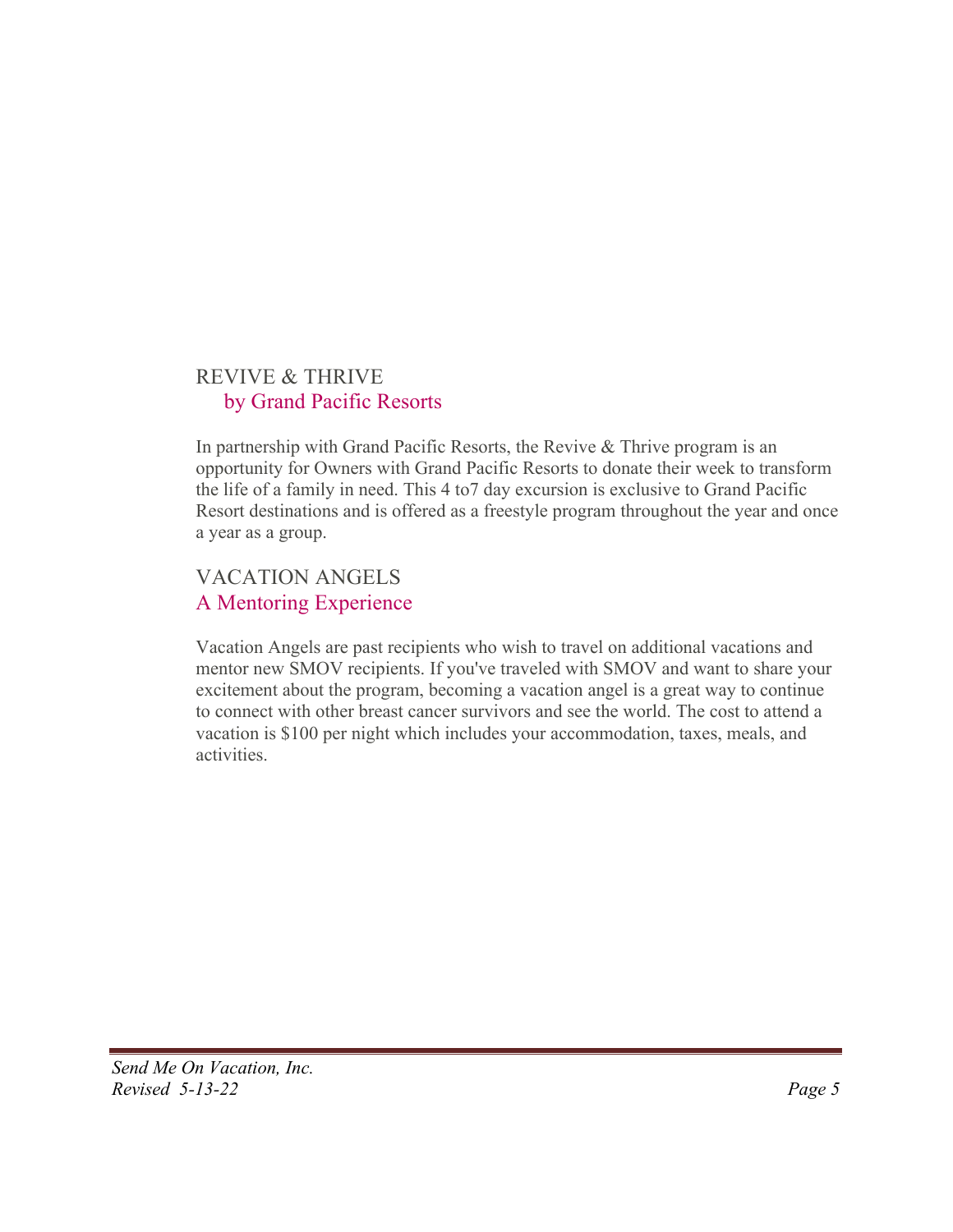# **SMOV APPLICATION FORM**

#### **Please Print Clearly**

| Name of Referring Organization or Individual: __________________________________                     |
|------------------------------------------------------------------------------------------------------|
| Applicant's Physician's Name:                                                                        |
| Applicant's Physician's Address / City / State / Zip Code: ______________________                    |
|                                                                                                      |
| Applicant's Physician's Telephone & Facsimile Numbers:                                               |
|                                                                                                      |
| Applicant's Physician's Facility (Name of Clinic, Hospital, etc.): _________________________________ |
| If you are also working with a Nurse/Social Worker/Hospice Worker please provide:                    |
|                                                                                                      |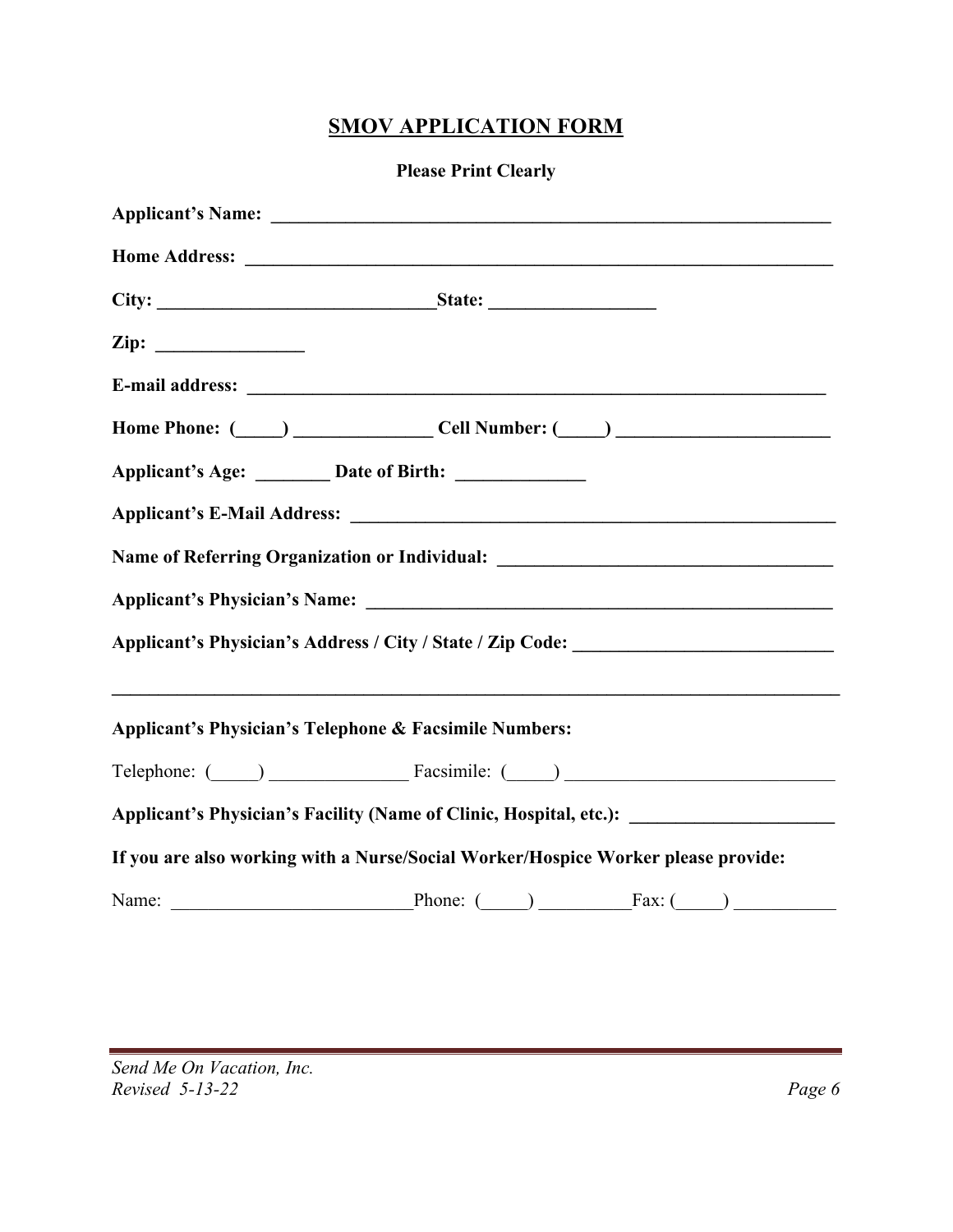# **EMERGENCY CONTACT INFORMATION**

| <b>Applicant's Contact (Must not live with Applicant):</b>                                                                                                                                                                     |  |  |
|--------------------------------------------------------------------------------------------------------------------------------------------------------------------------------------------------------------------------------|--|--|
|                                                                                                                                                                                                                                |  |  |
|                                                                                                                                                                                                                                |  |  |
|                                                                                                                                                                                                                                |  |  |
|                                                                                                                                                                                                                                |  |  |
| City: $\qquad \qquad$ State: $\qquad \qquad$ Zip:                                                                                                                                                                              |  |  |
| Contact's Home Phone: (Call Number: (Call Number: (Call Number: (Call Number: (Call Number: (Call Number: (Call Number: (Call Number: (Call Number: (Call Number: (Call Number: (Call Number: (Call Number: (Call Number: (Cal |  |  |
|                                                                                                                                                                                                                                |  |  |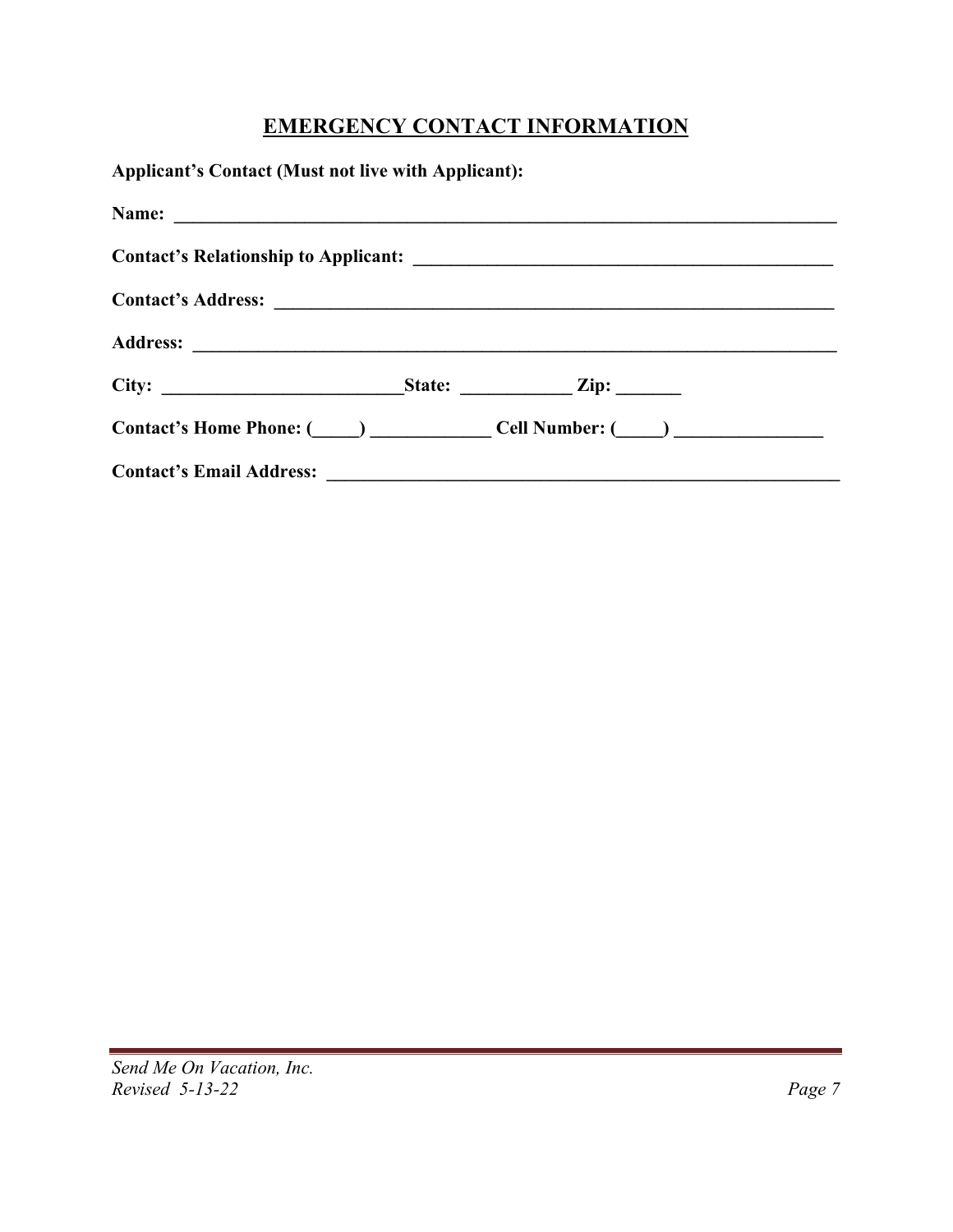## **SMOV VACATION PREFERENCES**

**Applicant's Vacation Preferences: Please check one of the boxes below.** 





# ☐ **I am applying for Vacation Angel – A Mentoring Experience**

SMOV in sponsoring Send Me On Vacation makes no warranties that any Vacation Preference can or will be granted and that all Vacations awarded by SMOV are the sole decision of the Board of Directors.

Vacations are granted as donors are found and funds are available.

**I understand that by returning this SMOV Vacation Preference, I give SMOV permission to share my Vacation Preferences with potential donors and any and all potential media sources.**

**Dated:** \_\_\_\_\_\_\_\_\_\_\_\_\_\_\_\_\_\_\_\_\_\_\_\_\_\_\_

| <b>Applicant's Signature:</b> |
|-------------------------------|
|                               |

**Your application to Send Me On Vacation does NOT guarantee a vacation. Recipients will be notified personally upon their selection. Additional correspondence is not necessary.**

*Send Me On Vacation, Inc. Revised 5-13-22 Page 8*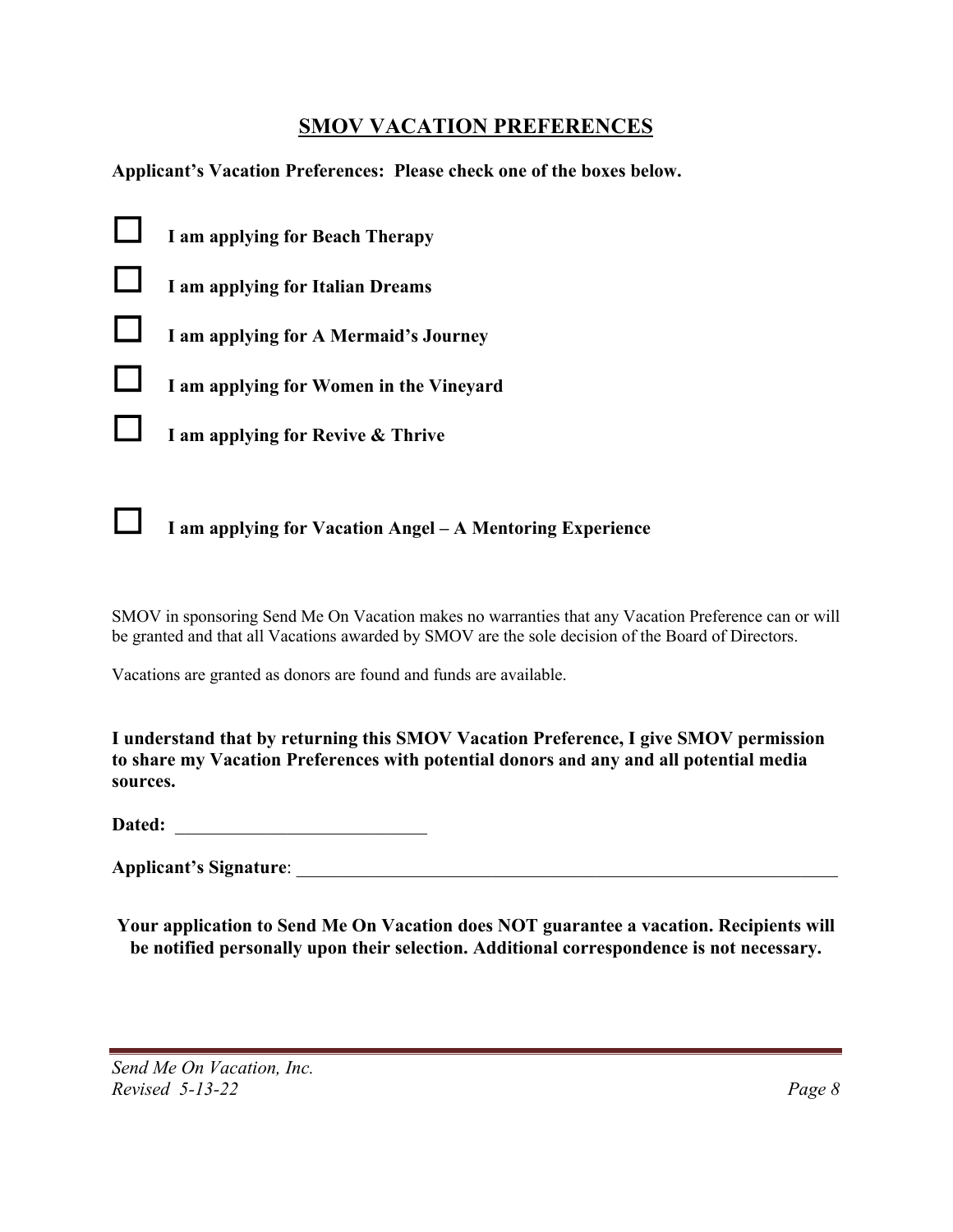# **SMOV APPLICANT AGREEMENT**

**1. Granting of Vacation:** SMOV agrees to consider and pursue the fulfillment of the Vacation Preferences of the Applicant in accordance with the terms and conditions of this Agreement; however, only certain locations are available as a result of Vacation Donations. SMOV reserves the right in its sole discretion to decide which of the Applications and Vacation Preferences will be granted. It is understood that a limited number of Vacations are able to be fulfilled and that donors to SMOV vary from year to year. It is further understood that fully completed Applications must be submitted timely, but are not granted in the order in which they were received. Once a Vacation is awarded, there may be time restrictions on when the Vacation must be used and Applicant acknowledges this factor.

**2. Disclosure of Medical Information:** Applicant grants permission to SMOV to disclose the diagnosis of her medical condition to the extent necessary in the pursuit and fulfillment of her Application and Vacation Preferences. Furthermore, the Applicant grants SMOVpermission to obtain all medical information regarding the Applicant which SMOV may feel necessary for consideration or fulfillment of the Vacation and authorizes all physicians and medical care providers to provide SMOV with all medical information requested.

**3. Waiver:** The Applicant hereby waives any and all rights he/she may have or may hereafter acquire against SMOV, its officers, directors, agents, donors, employees, or any other person or organization associated with the Vacation, arising out of any injury, harm, damages, or losses suffered by the Applicant arising out of or in any way related to the pursuit and fulfillment of the Vacation by SMOV regardless of whether such loss or harm is caused by the active, passive or gross negligence of SMOV, its officers, directors, agents, donors, employees, or any other person associated with the Vacation.

**4. Release:** Applicant does hereby forever release and hold harmless SMOV, its officers, directors, agents, donors, employees, or any other person or organization associated with the Vacation, from any and all claims, lawsuits, damages or losses arising out of or in any way related to SMOV's consideration of the Applicant's Application and Vacation Preferences as well as SMOV's pursuit, preparation, execution and fulfillment of the Vacation. Furthermore, Applicant hereby forever releases and holds harmless SMOV, its officers, directors, agents, donors, employees, or any other person associated with the Vacation, from any and all claims, lawsuits, damages or losses arising out of suffering caused by any aspect and of whatever nature and of whatever extent, regardless of whether such loss or suffering or damage is caused by the active, passive or gross negligence of SMOV, its officers, directors, agents, donors, employees, or any other person associated with the Vacation.

**5. Indemnity:** Applicant hereby agrees to indemnify and hold harmless SMOV, its officers, directors, agents, donors, employees, or any other person or organization associated with the Vacation from any and all losses suffered by SMOV, its officers, directors, agents, donors, employees, or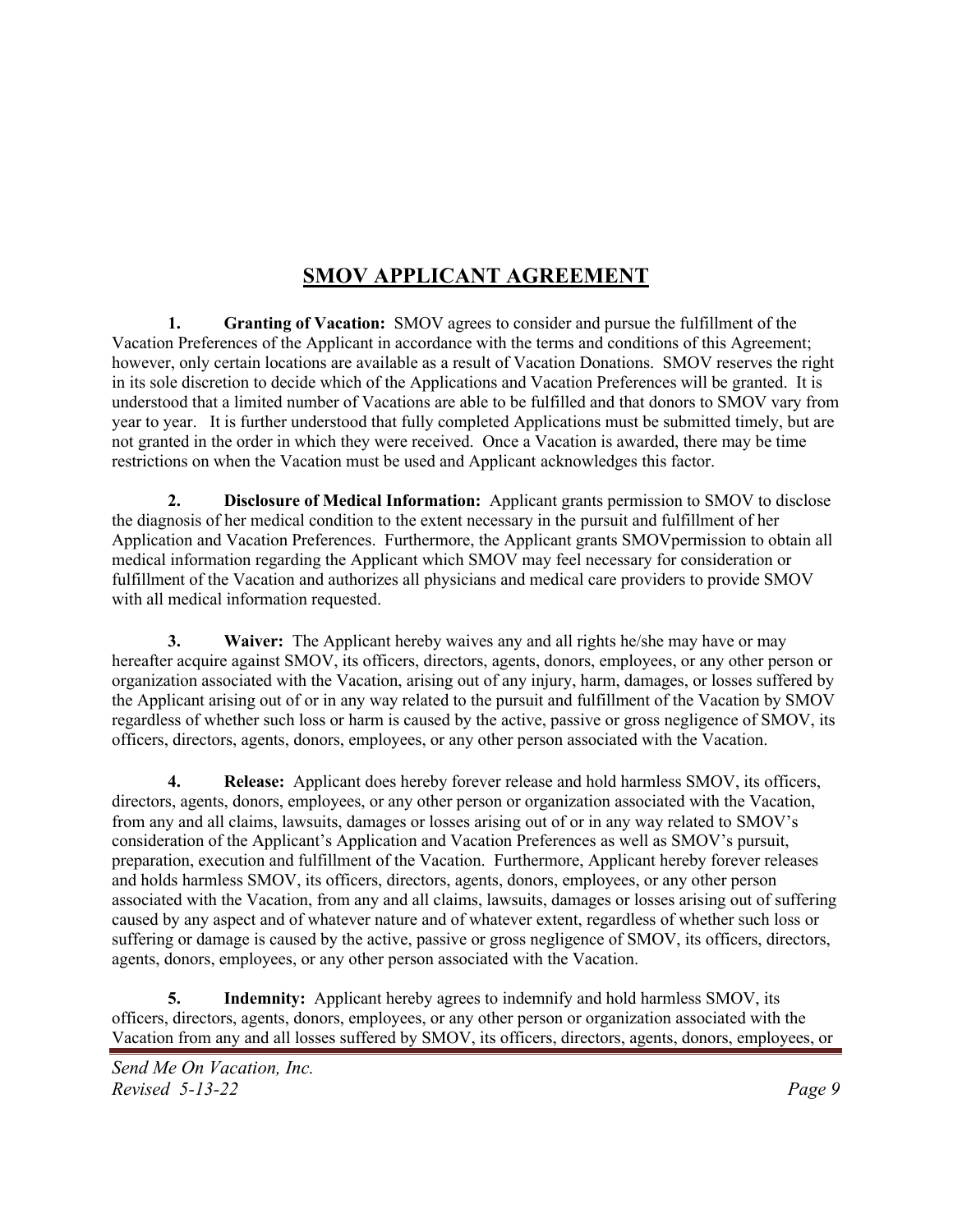any other person or organization associated with the Vacation, as the result of any claim, lawsuit, or actions arising out of or relating in any manner SMOV, its officers, directors, agents, donors, employees, or any other person associated with the Vacation, prepared, executed, fulfilled or otherwise was involved in the awarded Vacation, or for breach by Applicant of the representations and warranties contained in paragraph 8 of this SMOV Applicant Agreement. This hold harmless and indemnity includes but is not limited to, reasonable attorney fees and cost incurred by SMOV, its respective officers, directors, agents, donors, employees, or any other person associated with the Vacation in retaining legal counsel for SMOV, its officers, directors, agents, donors, employees, or any other person associated with the Vacation to defend any and all such claims, lawsuits, and actions.

#### **6. Survivor Only Vacations: No person or persons may accompany the Applicant during any portion of the Vacation unless specifically agreed to in writing between SMOV and Applicant. The vacation program is structured to only provide a Vacation for the Recipient**

**7. Vacation Expenses:** SMOV has agreed to pay for a certain portion of the expenses directly related to the Vacation for the Applicant. Applicant understands that he or she will be subject to additional expenses over and above the Vacation grant. SMOV shall not have any responsibility or liability for expenses incurred by Applicant which have not been expressly assumed by SMOV pursuant to this SMOV Applicant Agreement, which have been caused by unforeseen events or circumstances beyond the control of SMOV, its officers, directors, agents, donors, employees, or any other person associated with the Vacation. It is further understood that Applicant will or may need additional cash for spending money that is not provided by SMOV. Applicant will need a valid credit card for checking into facilities and understands that a hold of up to \$600.00 may be put on the card when checking into a hotel or cruise line. SMOV will not be responsible for any expenditures that are not pre-authorized in writing by SMOV's Board of Directors or its President. If Applicant's medical condition deteriorates so that immediate hospitalization is necessary, Applicant may be forced to remain away from home longer than the period of time contemplated by the Vacation. In that event, it will be the sole responsibility of the Applicant to pay for all expenses in excess of those for which SMOV has agreed to pay, whether medically related, for meals and lodgings, including hospitalization, or for other goods or services of any nature.

**8. Representations, Warranties & Disclosures:** Applicant makes the following representations and warranties to SMOV

- a. A full and true disclosure of Applicant's medical condition has been made to SMOV
- b. Further notification will be reported to SMOV when medical condition should deteriorate at any time prior to granting of a Vacation.
- c. During the fulfillment of the Vacation, the Applicant must be fully covered by medical insurance, including any additional coverage which may be required as a result of the fulfillment of the Vacation, or if uninsured, that he/she agrees to assume ALL risk and personal responsibility of the failure to carry adequate medical, dental, liability, travel, etc., insurance. It is recommended that a recipient secure travel insurance through InsureMyTrip.Com.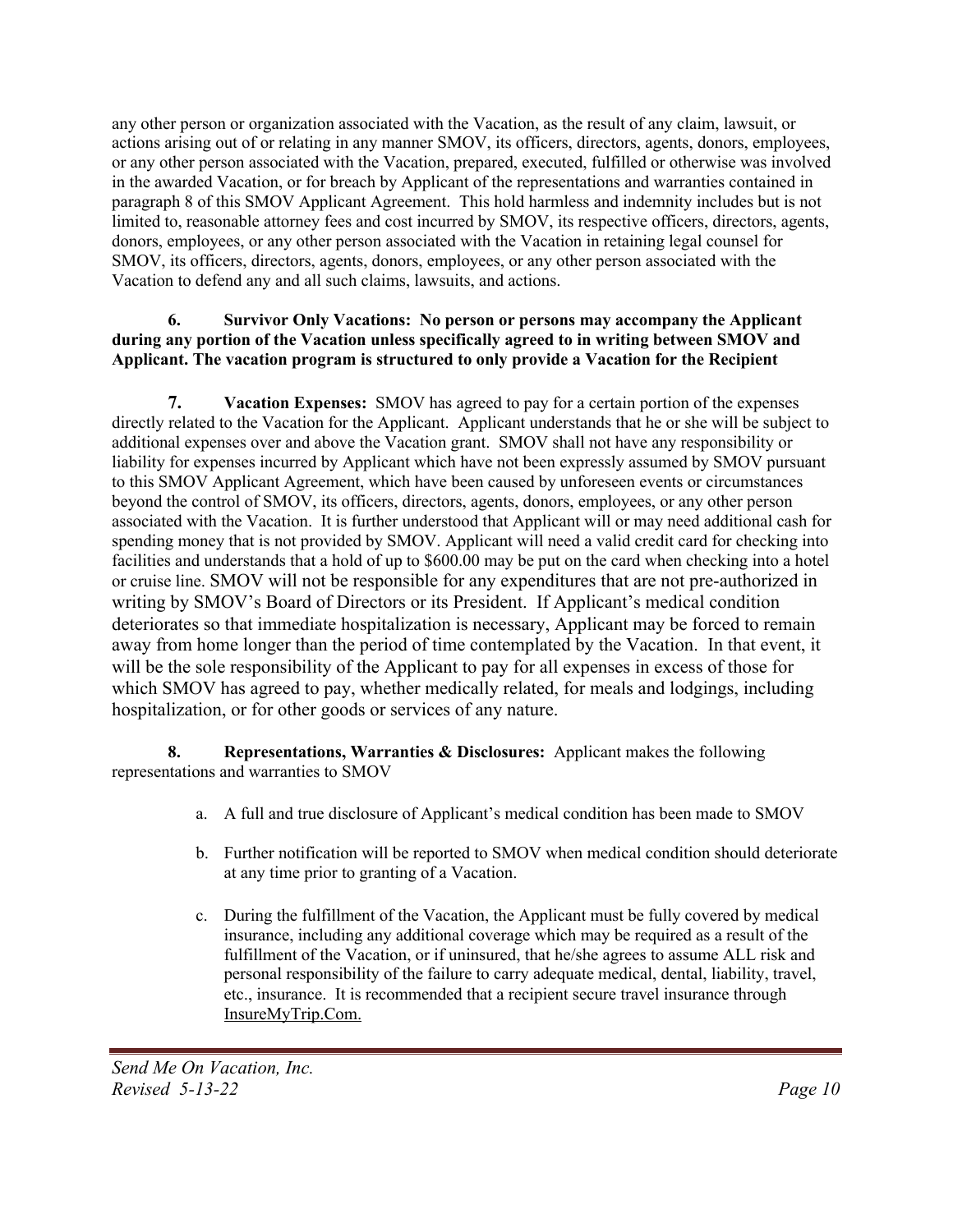- d. In the event that the Vacation involves travel, that the Applicant and those participating in the Vacation are financially able to bear the burden of the substantial expenses which they may be forced to personally incur as a result of unforeseen circumstances or any event beyond SMOV, its officers, directors, agents, donors, employees, or any other person or organization associated with the Vacation, reasonable control and that they assume the risk and personal responsibility for such additional expected and unexpected expenses.
- e. During the planning stages of the Vacation, Applicant has not relied upon, nor has he/she received counsel or advice from SMOV, its officers, directors, agents, donors, employees, or any other person or organization associated with the Vacation, in regard to the advisability of or the risks attendant to the Vacation.

**9. Termination of Vacation:** SMOV reserves the right, in its sole and absolute discretion, to terminate the fulfillment of the Vacation at any time after the signing of this Agreement.

**10. No Liability:** Applicant agrees that SMOV shall not be held liable or responsible for any expenses which Applicant may have incurred in preparing the Application or in contemplation of a Vacation.

**11. Counterparts/Faxes:** This agreement may be executed in counterparts, any of which shall be deemed an original. Faxed or emailed signatures on this SMOV Applicant Agreement shall be deemed as originals.

**12. Further Assurances:** Applicant agrees that he or she shall at the request of SMOV, execute and deliver to SMOV all further documents that SMOV deems necessary to prepare, execute and fulfill the Vacation, if awarded.

**13. Amendment:** SMOV reserves the absolute right and sole discretion to modify, amend or supersede with other terms and conditions this Agreement.

**14. Governing Law:** This SMOV Applicant Agreement shall be governed by the laws of Nevada.

**15. Binding Effect:** This SMOV Applicant Agreement is binding on all heirs, successors, representative and assigns of each and all parties hereto.

**16. Severability:** If any portion of this SMOV Applicant Agreement shall be determined to be invalid or unenforceable, all other portions shall remain valid and enforceable.

**17. Entire Agreement:** This SMOV Applicant Agreement constitutes the entire agreement and understanding between all parties with respect to the requested Vacation by Applicant. No representations, promise, inducement or statement of intention has been made by any of the parties hereto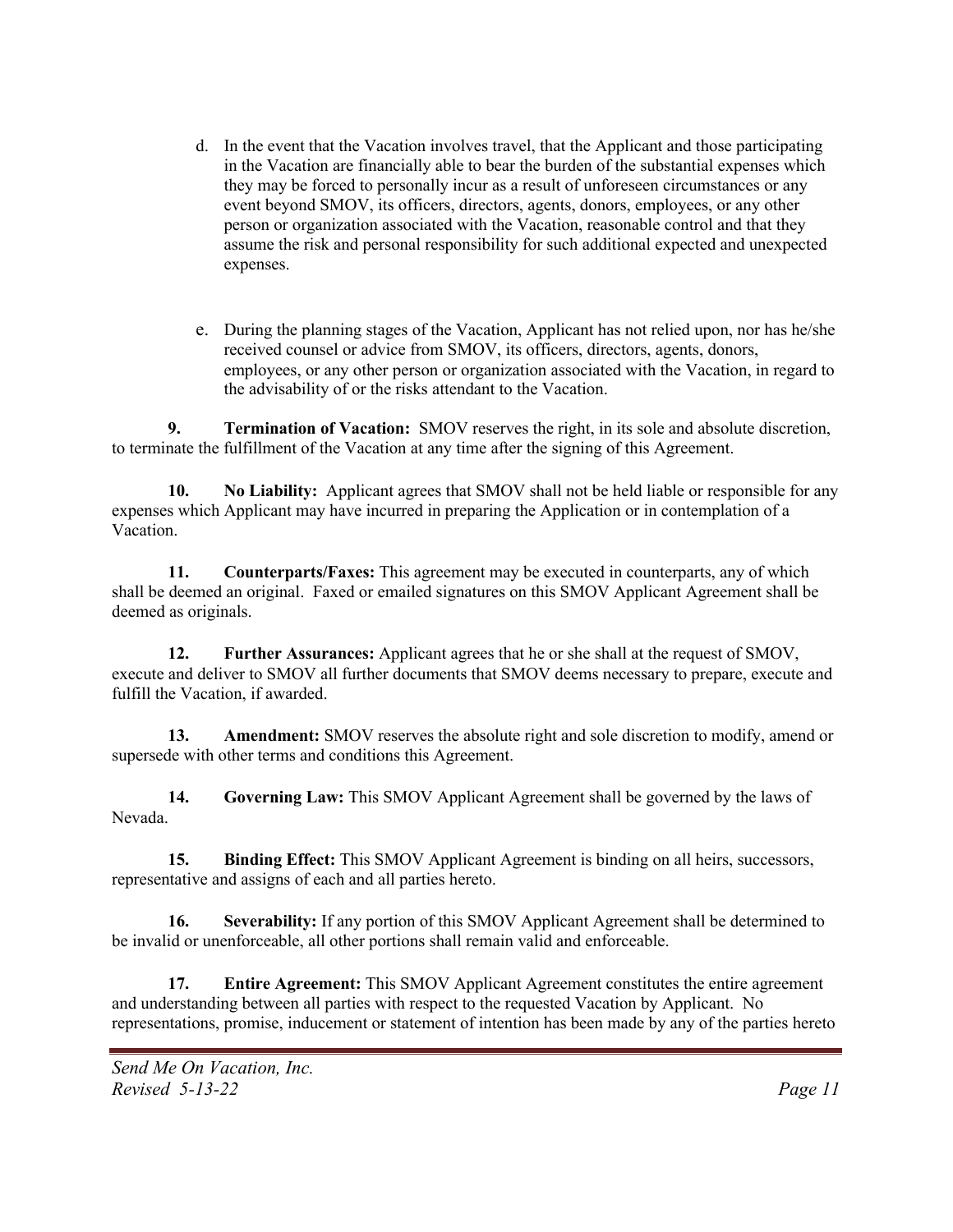not included in this SMOV Applicant Agreement and no person or persons shall be bound by or liable for any alleged representation, promise, inducement or statements of intention not set forth or referred to herein.

**18. Grant of Right of Publicity:** Applicant understands and agrees that the fulfillment of the Vacation may result in publicity, whether or not promoted actively by SMOV. Applicant hereby irrevocably authorizes SMOV, its officers, directors, agents, donors, employees, or any other person associated with the Vacation to publicize and use participant's likeness, voice and features, with or without her name, for any publication, promotion, trade, business use, or any other purpose whatsoever and to photograph, videotape, film and record each participant in any manner SMOV, its officers, directors, agents, donors, employees, or any other person associated with the Vacation choose and to copyright, convey or otherwise distribute, now and/or in the future any such material involving the participants for any purpose to anyone, including the general public, magazines, newspapers, television, radio stations, internet, social media, and to publicize, now or in the future, the names of the participants including information regarding them, their physical or emotional conditions and the details of any Vacation granted. Participants of any Vacation agree that it is not necessary for SMOV, its officers, directors, agents, donors, employees, or any other person associated with the Vacation to contact them prior to releasing any information authorized by this SMOV Applicant Agreement. Each of the participants hereby releases SMOV, its officers, directors, agents, donors, employees, or any other person associated with the Vacation, from all liability, damages or claims of any kind resulting in or from or arising from the use, distribution or disclosure of any photographs, films, videotapes, electronic recording or any other information regarding participants

EACH OF THE PARTICIPANTS ACKNOWLEDGES READING AND UNDERSTANDING THIS LIABILITY RELEASE AND PUBLICITY AUTHORIZATION PRIOR TO SIGNING IT. Each participant agrees that no modification of this Release has been made orally or in writing and this release accurately and fully expresses the understanding of SMOV and each of the participants

IMPORTANT: By signing below, you affirm and acknowledge that you have read this SMOV Applicant Agreement, have received a copy and fully understand its provisions. I have been given an opportunity to ask any questions I may have and have received a copy and fully understand and agree with its provisions and restrictions. With my signature, I bind myself, my minor children, my heirs, successors, assigns and estates to the conditions, releases, waivers and indemnities described in this SMOV Applicant Agreement. (Please copy this page to utilize if there are additional participants.)

#### **APPLICANT** – (PRINT NAME)

| <b>APPLICANT</b> - (SIGNATURE) |  |
|--------------------------------|--|
|                                |  |

**DATE: \_\_\_\_\_\_\_\_\_\_\_\_\_\_\_\_\_\_\_\_\_\_\_\_\_\_\_**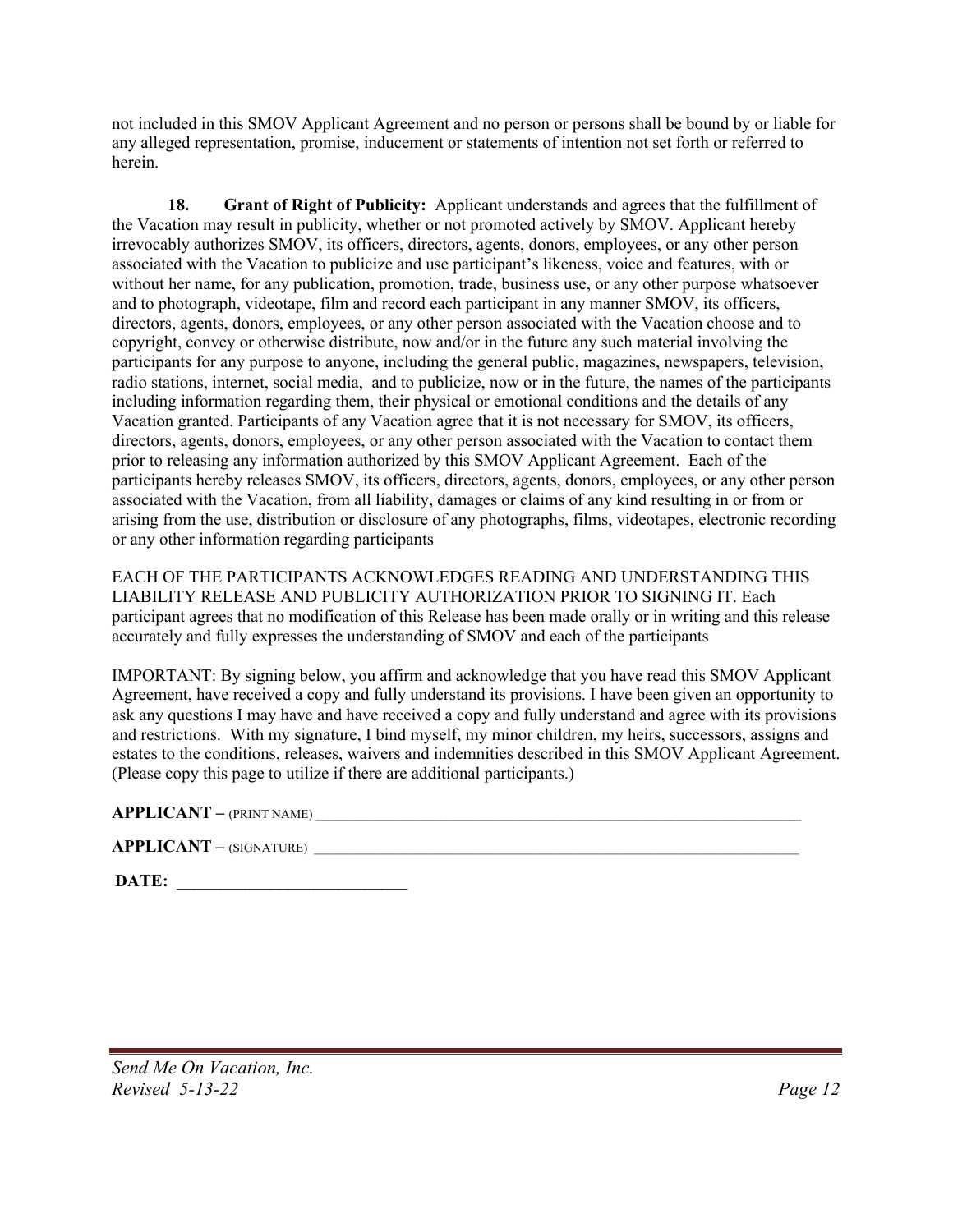# **VACATION RELEASE AND DISCLAIMER**

If you are awarded a Vacation, workshops may be conducted by Ms. Rebecca Shaw of the Charleston Hypnosis Center ("Company") from Charleston, South Carolina. Because she is a professional hypnotherapist, it is her practice to have each Applicant execute the following release and disclaimer in order to participate in a Vacation. Please review and sign below.

I acknowledge that as part of the Vacation that I am seeking to be awarded, that Ms. Rebecca Shaw of the Charleston Hypnosis Center of Charleston, South Carolina, a professional hypnotherapist and one experienced in guided meditation, may be conducting workshops for breast cancer survivors in attendance. These volunteer services provided by Ms. Shaw may include self-hypnosis, guided imagery and education. The exercises involving guided imagery and hypnosis are not states of sleep, but they are a natural state of mind that can produce extraordinary levels of relaxation of mind, body and emotions. Hypnosis can assist the survivor to transcend their own critical, analytical level of mind, thereby accessing and utilizing the power of one's own inner resources. The principles and theories upon which hypnosis is based, use guided imagery and self-hypnosis to assist breast cancer survivors in their own selfimprovement by facilitating the acceptance of suggestions, directions and instructions desired by the survivor. The hypnotist will instruct in various self-hypnosis techniques to help the survivors to discover their inner creative abilities, develop positive thinking and feeling, and to transform undesirable habits and behavior patterns. Furthermore, the hypnotist may utilize discussion and techniques to identify underlying attitudes and beliefs with the goal to achieve effective and lasting results.

**NO RESALE OF SERVICES, MATERIALS OR PERMITTED:** Applicant agrees not to reproduce, duplicate, copy, sell, trade, resell or exploit for any commercial purposes, any portion of the Program (including course materials and audio recordings), use of the Program, or access to the Program. This agreement is not transferrable or assignable without Ms. Shaw's prior written consent.

**NO TRANSFER OF INTELLECTUAL PROPERTY**: Charleston Hypnosis Center's copyrighted and original materials shall be provided to the Applicant for his/her individual use only and a single-user license. Applicant shall not be authorized to use any of the Company's intellectual property for Applicant's business purposes. Applicant shall not be authorized to share, copy, distribute, or otherwise disseminate any materials received from Company electronically or otherwise without the prior written consent of the Company. All intellectual property, including Company's copyrighted course materials, shall remain the sole property of the Company. No license to sell or distribute Company's materials is granted or implied.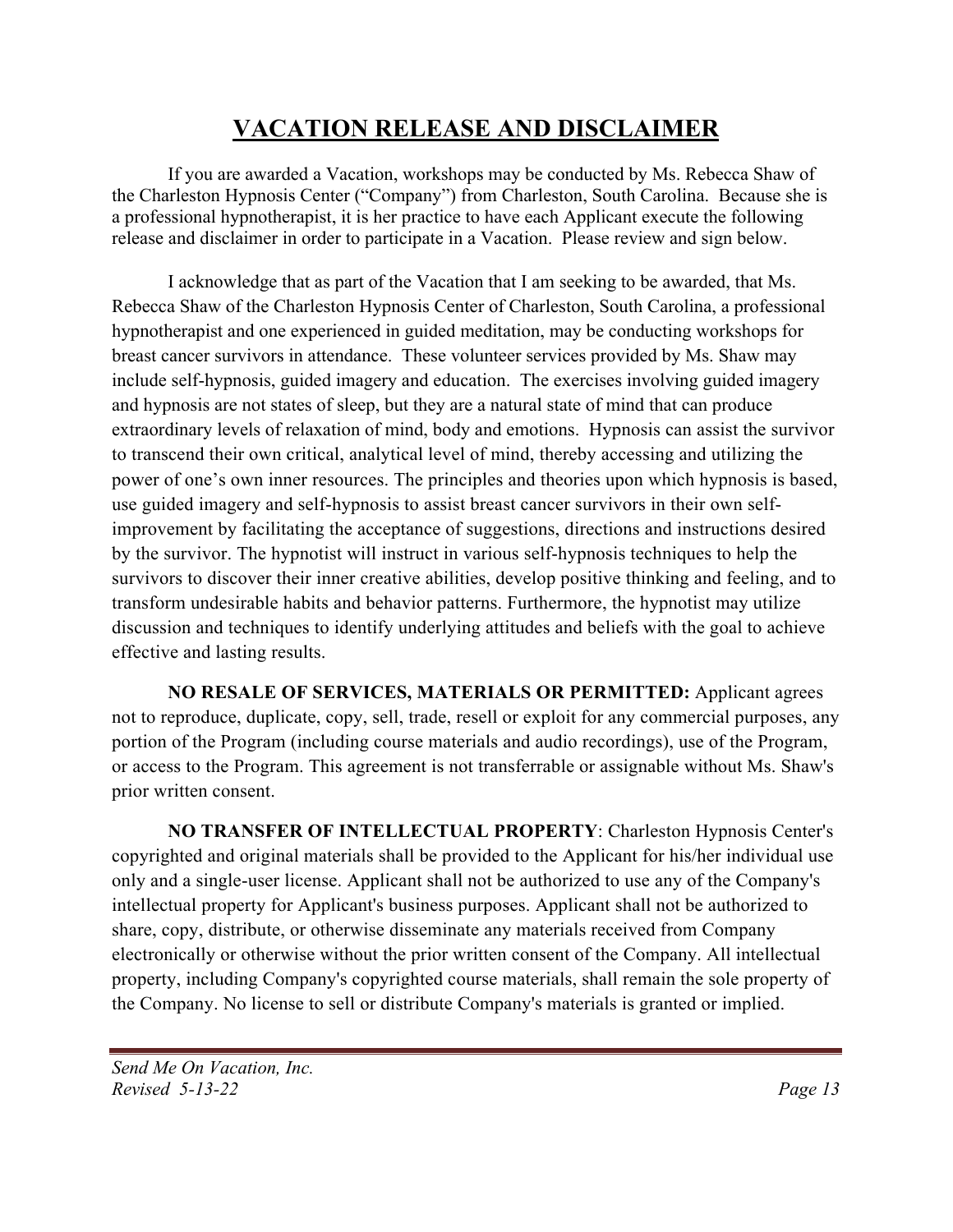**GENERAL RELEASE AND LIMITATION OF LIABILITY:** By using Ms. Shaw's services and enrolling in the Program, Applicant releases Ms. Shaw, Company, it officers, employers, directors, and related entities from any and all damages that may result from anything and everything. The Program is only an educational service being provided. Applicant accepts any and all risks, foreseeable or non-foreseeable, known or unknown, arising from such transactions and acknowledges that Applicant understands that adverse effects of hypnosis or guided imagery could occur in the future. Applicant understands that side effects of hypnosis include tiredness, crisis of identity, insomnia, irritability, fears, panic attacks, deficit of attention, distorted sense of self, confusion, sexually aberrant behaviors, unexpected trance-like state, delusional thinking, depression, dizziness, syncope, fearfulness, feelings of guilt, histrionic reactions, impaired memory, nausea, obsessions, changes in personality. Generally, the negative side effects of Hypnosis can be divided into these categories: (1) Problems resulting from unintended suggestions, (2) Obscuring actual physical health problems, (3) Suicidal depression, (4) Panic attacks or psychotic episodes, and (5) Symptom substitution. Side effects and complications of Hypnosis can be defined as unexpected feelings, thoughts or behavior after or during the hypnotic treatment that are in conflict with the intended goals of the hypnotic treatment.

Regardless of the previous paragraph, if Ms. Shaw or the Company is found to be liable, Ms. Shaw's or Company's liability to Applicant or to any third party is limited to \$1000. All claims against Ms. Shaw or the Company must be lodged with a the American Arbitration Association in the state of South Carolina within 100 days of the date of the first claim or otherwise be forfeited forever. Applicant waives the right to bring arbitration for any cause of action under a statute of limitations longer than 100 days. Applicant agrees that neither Ms. Shaw nor Company will not be held liable for any damages of any kind resulting or arising from, including but not limited to; direct, indirect, incidental, special, negligent, consequential, or exemplary damages happening from the use or misuse of Ms. Shaw's or Company's services, products, or enrollment in the Program. Applicant agrees that use of Ms. Shaw's or Company's services and products at Applicant's own risk.

**DISCLAIMER OF GUARANTEE**: Applicant accepts and agrees that she/he is 100% responsible for her/his progress and results from the Program. Applicant accepts and agrees that she/he is the one vital element to the Program's success and that Company cannot control Applicant or guarantee or assure program success or any definite outcome. Problem emotions and related problems may require work with a physician, mental health professional, nutritionist, or other health professional for success. Company makes no representations or guarantees verbally or in writing regarding performance of this Agreement other than those specifically enumerated herein. Company and its affiliates disclaim the implied warranties of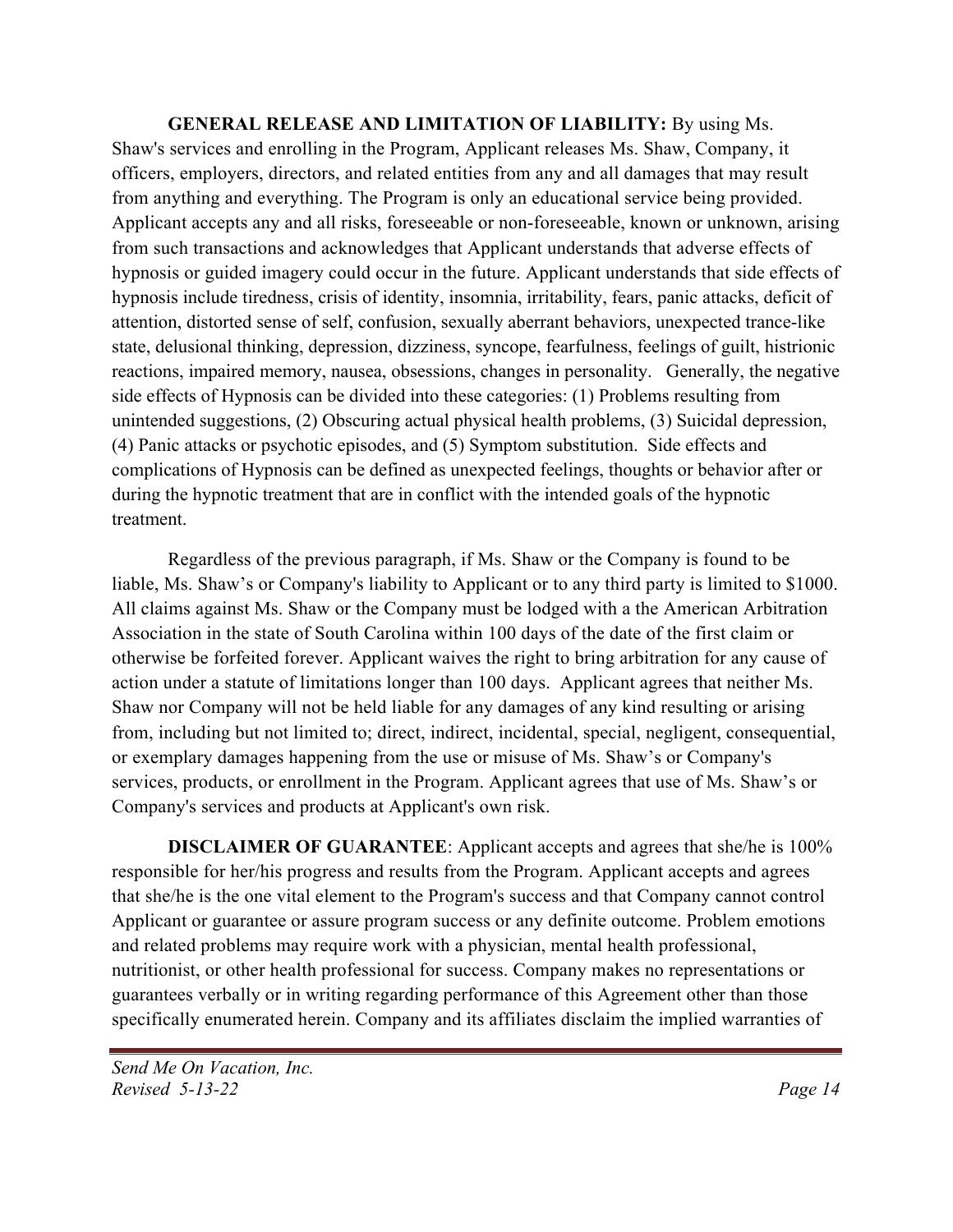titles, merchantability, and fitness for a particular purpose. Company makes no guarantee or warranty that the Program will meet Applicant's requirements or that all Applicants will achieve the same results.

**USE OF PROGRAM MATERIALS**. Applicant consents to recordings being made of courses and the Program. Ms. Shaw and Company reserve the right to use, at its sole discretion, course materials, videos and audio recordings of courses, and materials submitted by Applicant in the context of the course(s) and the Program for future lecture, teaching, and marketing materials, and further other goods/services provided by Ms. Shaw or Company, without compensation to the Applicant. In group courses, Applicant consents to its name, voice, and likeness being used by Ms. Shaw or Company for future lecture, teaching, and marketing materials, and further other goods/services provided by Ms. Shaw or the Company, without compensation to the Applicant. Electronic materials including hypnosis recordings are initially held by Ms. Shaw or Company and will expire and are deleted after 14 days. Ms. Shaw and Company are not responsible for replacing your recording if you lose it, do not download it properly, or it is destroyed.

**NO SUBSTITUTE FOR MEDICAL TREATMENT:** Hypnotherapists and Hypnotists are not issued licenses by any state governmental agency to engage in their professional services. Hypnosis is designed to act as an adjunct or compliment to traditional therapies, or in effect, as part of a holistic approach to self-improvement and good health. As hypnotherapists and hypnotists are not licensed physicians, services to be provided do not include the practice of medicine or psychological counseling or treatment and are not a replacement as such. Please be aware that if you have active suicidal intent, homicidal intent or a diagnosis of unstable mental health, these services are not recommended for you. Referrals are available for doctors or licensed mental health professionals. The information and techniques presented in these sessions are not intended to be a substitute for informed medical advice or care. You should not use this information to diagnose or treat any health problems or illnesses without consulting your medical specialist or family doctor. Applicant agrees to be mindful of his/her own well-being during the course and to seek medical treatment (including, but not limited to psychotherapy), if needed or if any health concerns arise. Ms. Shaw and Company do not provide medical, therapy, or psychotherapy services. Ms. Shaw and Company are not responsible for any decisions made by Applicant as a result of the coaching and any consequences thereof.

**NON-DISPARAGEMENT**: In the event that a dispute arises between the Parties or a grievance by Applicant, the Parties agree and accept that the only venue for resolving such a dispute shall be in the venue set forth herein below. In the event of a dispute between the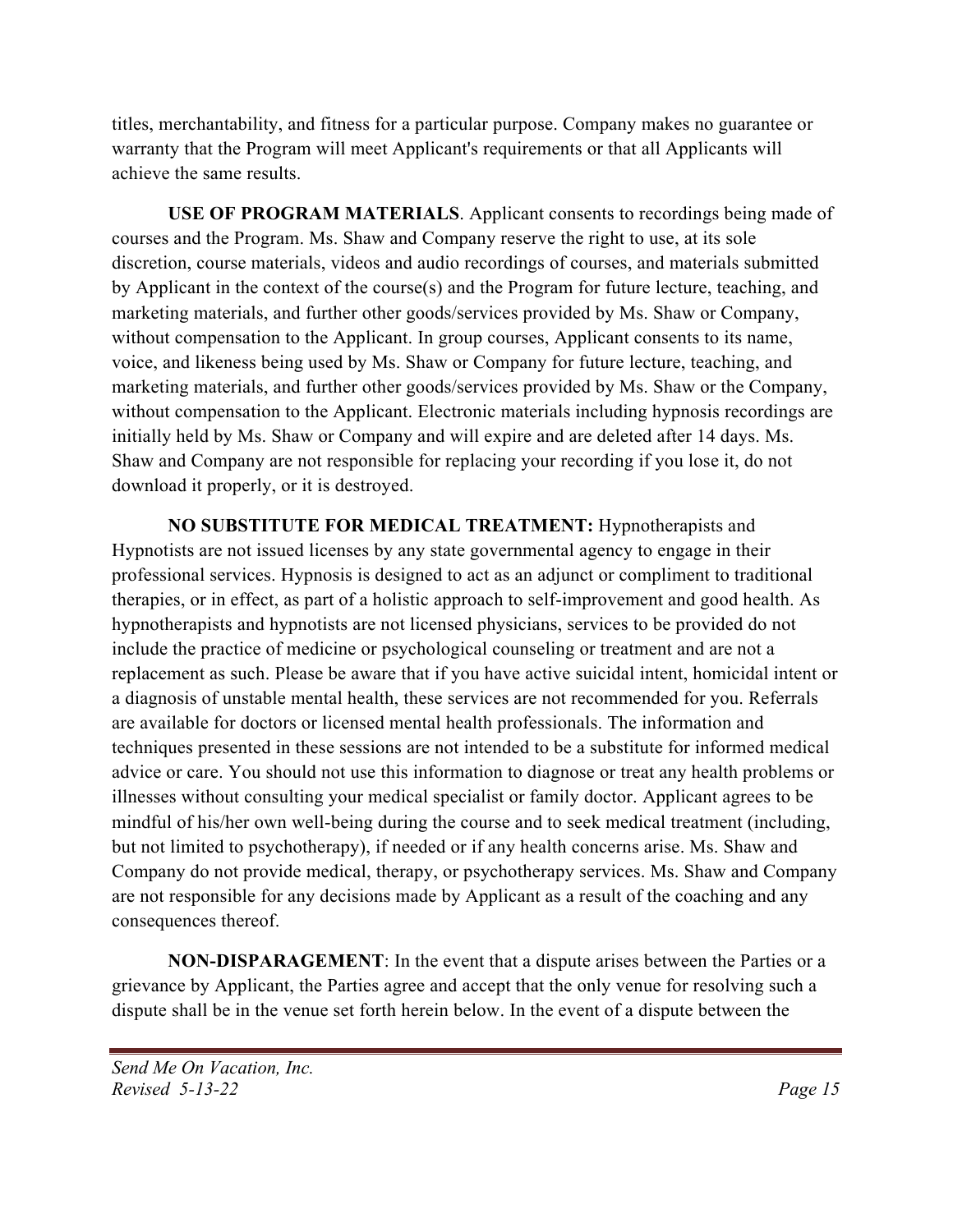Parties, the parties agree that they neither will engage in any conduct or communications, public or private, designed to disparage the other.

**INDEMNIFICATION:** Applicant shall defend, indemnify, and hold harmless Ms. Shaw and Company, Company's shareholders, trustees, affiliates, and successors from and against any and all liabilities and expense whatsoever - including without limitation, claims, damages, judgments, awards, settlements, investigations, costs, attorney fees, and disbursements - which any of them may incur or become obligated to pay arising out of or resulting from or based on any injury to persons or property that is the result of an error, omission or negligent act of the Applicant, the offering for sale, the sale, and/or use of the product(s), excluding, however, any such expenses and liabilities which may result from a breach of this Agreement or sole negligence or willful misconduct by Ms. Shaw or Company, or any of its shareholders, trustees, affiliates or successors. Applicant shall defend Ms. Shaw and Company in any legal actions, regulatory actions, or the like arising from or related to this Agreement. Ms. Shaw and Company recognize and agree that all of the Company's shareholders, trustees, affiliates and successors shall not be held personally responsible or liable for any actions or representations of Ms. Shaw or the Company.

**CONTROLLING AGREEMENT:** In the event of any conflict between the provisions contained in this Contract and any marketing materials used by Ms. Shaw or Company, Company's representatives, or employees, the provisions in this Agreement shall be controlling.

**CHOICE OF LAW/VENUE/ARBITRATION:** This Agreement shall be governed by and construed in accordance with the laws of the State of South Carolina without giving effect to any principles or conflicts of law. The parties hereto agree to submit any dispute or controversy arising out of or relating to this Agreement to arbitration in the state of South Carolina, Charleston, pursuant to the Commercial Arbitration Rules and Mediation Procedures of the American Arbitration Association, which arbitration shall be binding upon the parties and their successors in interest. The prevailing party is entitled to be reimbursed for all reasonable legal fees from the non-prevailing party in order to enforce the provisions of this Agreement.

**ENTIRE AGREEMENT:** This Agreement constitutes the entire agreement between the parties pertaining to the subject matter hereof and supersedes all prior and contemporaneous agreements, negotiations and understandings, oral or written. This Agreement may be modified only by an instrument in writing duly executed by both parties.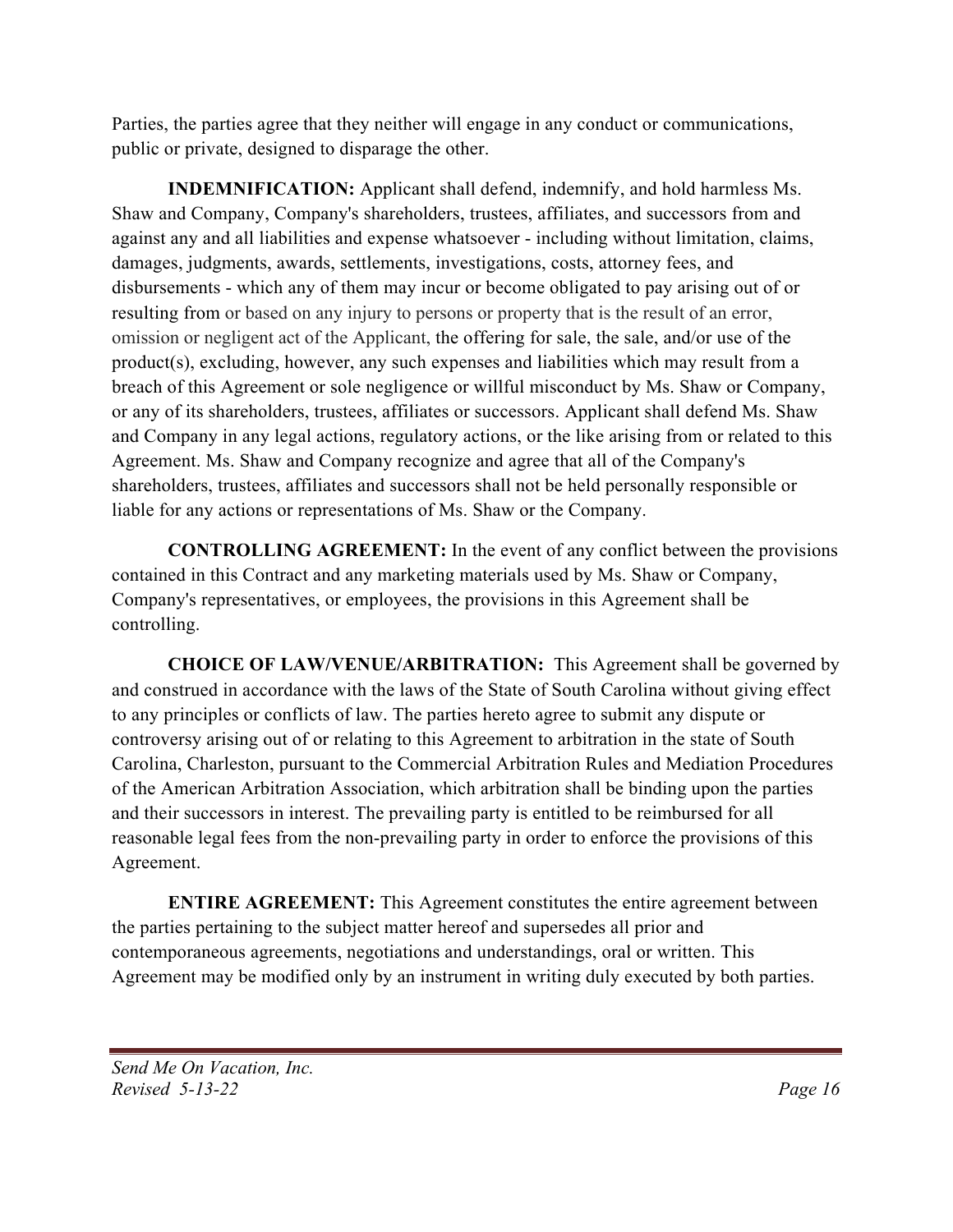**SURVIVABILITY:** The ownership, non-circumvention, non-disparagement, proprietary rights, and confidentiality provisions, and any provisions relating to payment of sums owed set forth in this Agreement, and any other provisions that by their sense and context the parties intend to have survive, shall survive the termination of this Agreement for any reason.

**SEVERABILITY:** If any of the provisions contained in this Agreement, or any part thereof, is hereafter construed to be invalid or unenforceable, the same shall not affect the remainder of such provision or any other provision contained herein, which shall be given full effect regardless of the invalid provision or part thereof.

**OTHER TERMS:** Upon execution by clicking "I agree," or signing below, the Parties agree that any individual, associate, and/or assign shall be bound by the terms of THIS AGREEMENT.

A facsimile, electronic, or e-mailed executed copy or acceptance of this Agreement, with a written or electronic signature or statement, shall constitute a legal and binding instrument with the same effect as an originally signed copy.

As an Applicant applying for a Vacation, and having read and understood the terms and conditions of this Release and Disclaimer, I sign and agree to the terms above this this  $\_\_\_$  day of  $\qquad \qquad , 20$ 

Applicant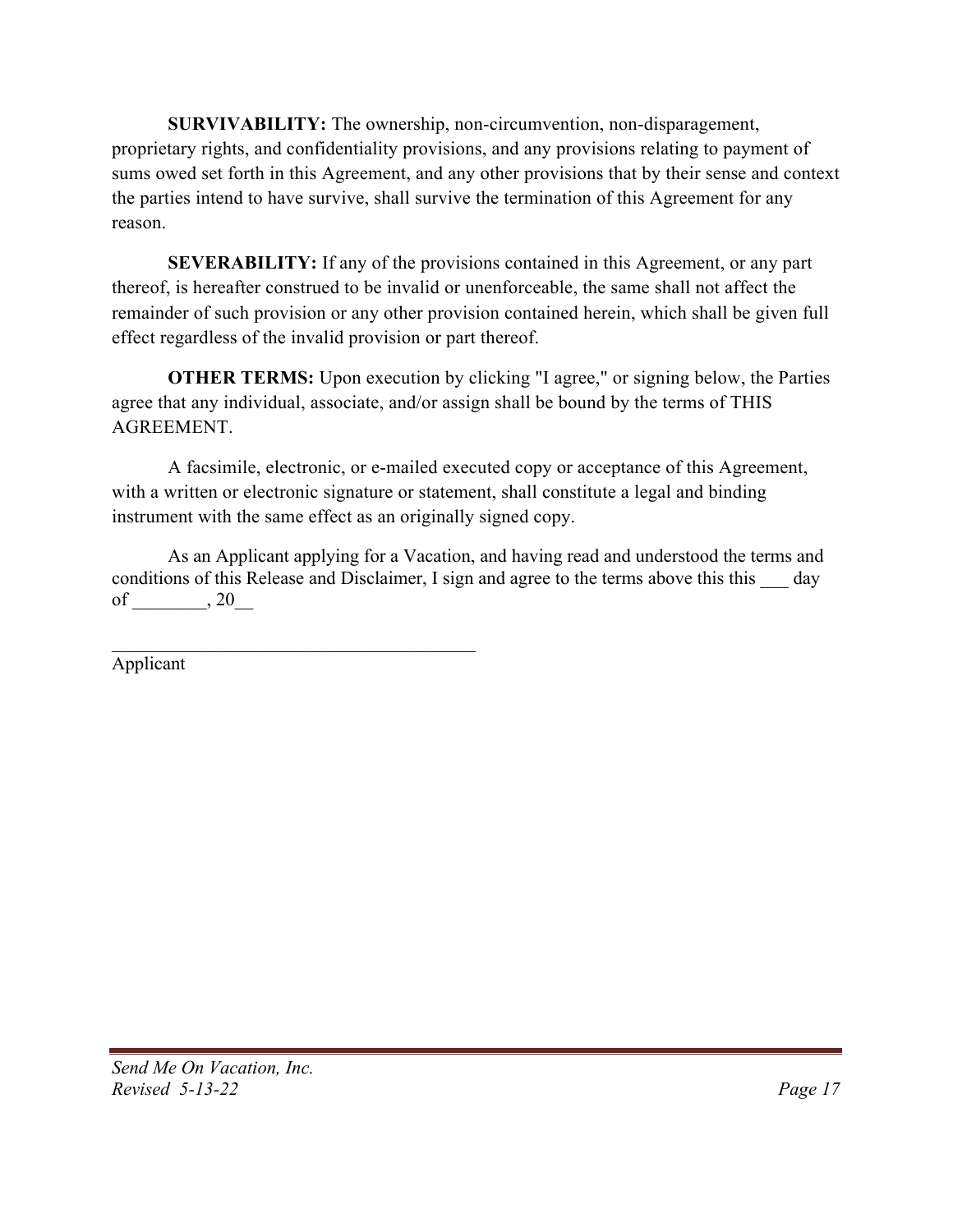## **APPLICANT SIGNATURE PAGE PLEASE READ AND INITIAL EACH ITEM BELOW:**

- ¾ I understand and agree that the Vacation granting process and the participation of the Applicant is contingent upon approval from SMOV
- ¾ I understand and agree that SMOV reserves the right in its sole discretion to decide which of the Applications for a Vacation will be granted.
- ¾ It is understood that not all Applications for a Vacation can be fulfilled and that donors for wishes must be found to fulfill only a limited number of Applications.
- ¾ It is understood that Applications for a Vacation are not granted in the order in which they were received but in the order donors are found and SMOV through its Board of Directors or Survivors Committee in their sole discretion determine.
- ¾ I understand and agree that compliance with all conditions, qualifications and restrictions designated by SMOV is a requirement to be considered for any Application for a Vacation.
- ¾ I understand and agree that Vacations are granted only when resources are available to SMOV
- ¾ I understand and agree that the fulfillment of Vacation may result in publicity, whether or not promoted actively by SMOV
- ¾ Applicant irrevocably authorize SMOV to publicize and use participants likeness, voice and features, with or without her name, for any publication, promotion, trade, business use, or any other purpose whatsoever and to photograph, videotape, film and record each participant in any manner SMOV chooses and to copyright, convey or otherwise distribute, now and/or in the future any such material involving the participants for any purpose to anyone, including the general public, magazines, newspapers, television, radio stations, or anyone else and to publicize, now or in the future, the names of the participants including information regarding them, their physical or emotional conditions and the details of any Vacation granted.
- ¾ Applicant agrees that it is not necessary for SMOV or anyone else to contact them prior to releasing any information authorized by this document. Applicant hereby releases SMOV from all liability, damages or claims of any kind resulting in or from or arising from the use, distribution or disclosure of any photographs, films, videotapes, electronic recording or any other information regarding participants.
- ¾ I acknowledge that I have been given the opportunity to ask questions and have had those questions explained to my satisfaction.
- ¾ Applicant acknowledges that she is bringing a credit card that can be charged \$600.00 upon registration at the resort or cruise line.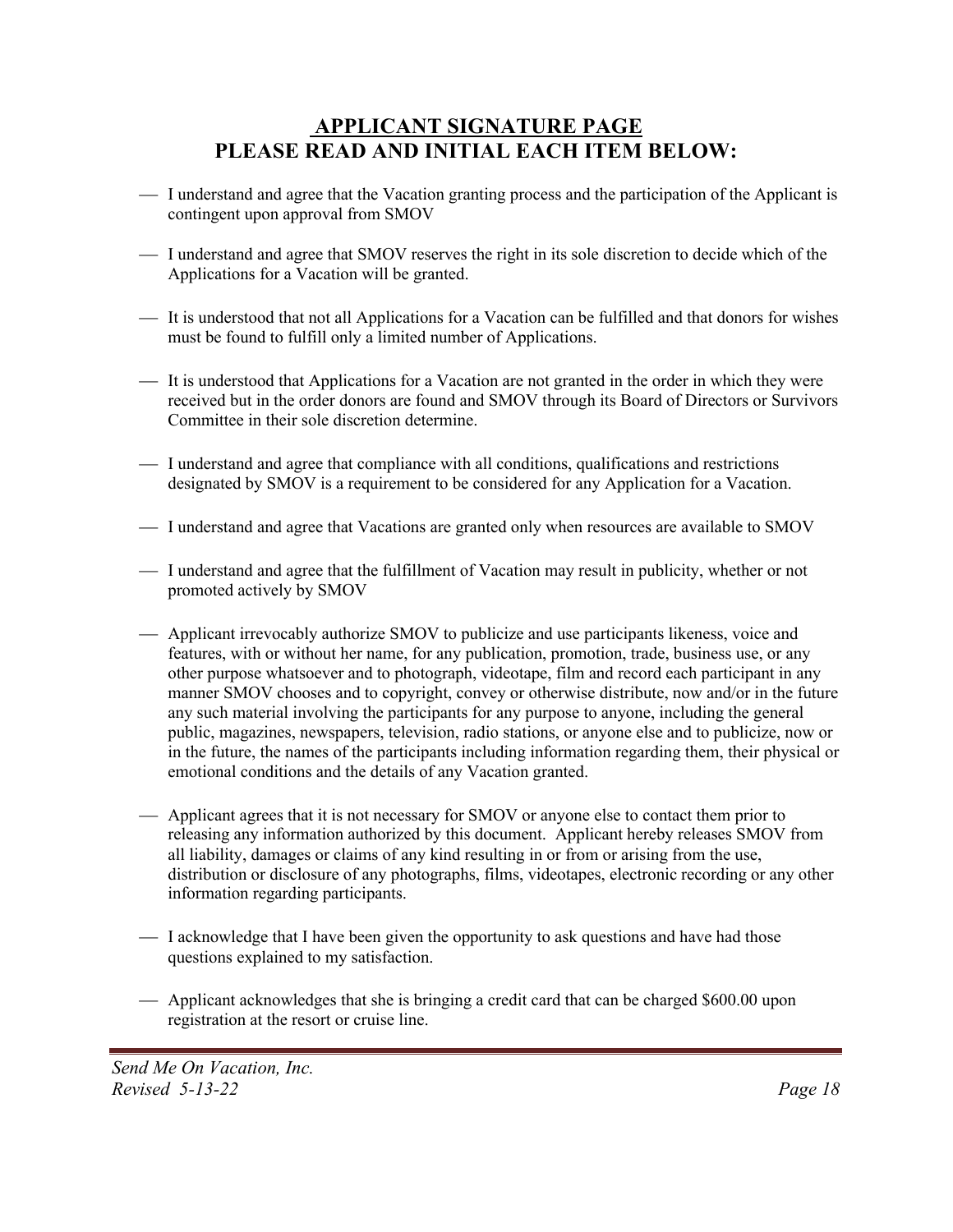- ¾ Applicant has a passport for international travel.
- ¾ Applicant has no special needs due to disability.
- ¾ I hereby certify that I have provided the information requested in this document to the best of my ability in an honest and truthful manner.

|                                                        | <b>APPLICANT</b> - (PRINT NAME) |  |
|--------------------------------------------------------|---------------------------------|--|
|                                                        |                                 |  |
| DATE:<br><u> 1989 - Andrea Andrew Maria (h. 1989).</u> |                                 |  |
| Age:                                                   | <b>Birth Date:</b>              |  |

# **Your application to SMOV does NOT guarantee a vacation. Recipients will be notified personally upon their selection. Additional correspondence is not necessary.**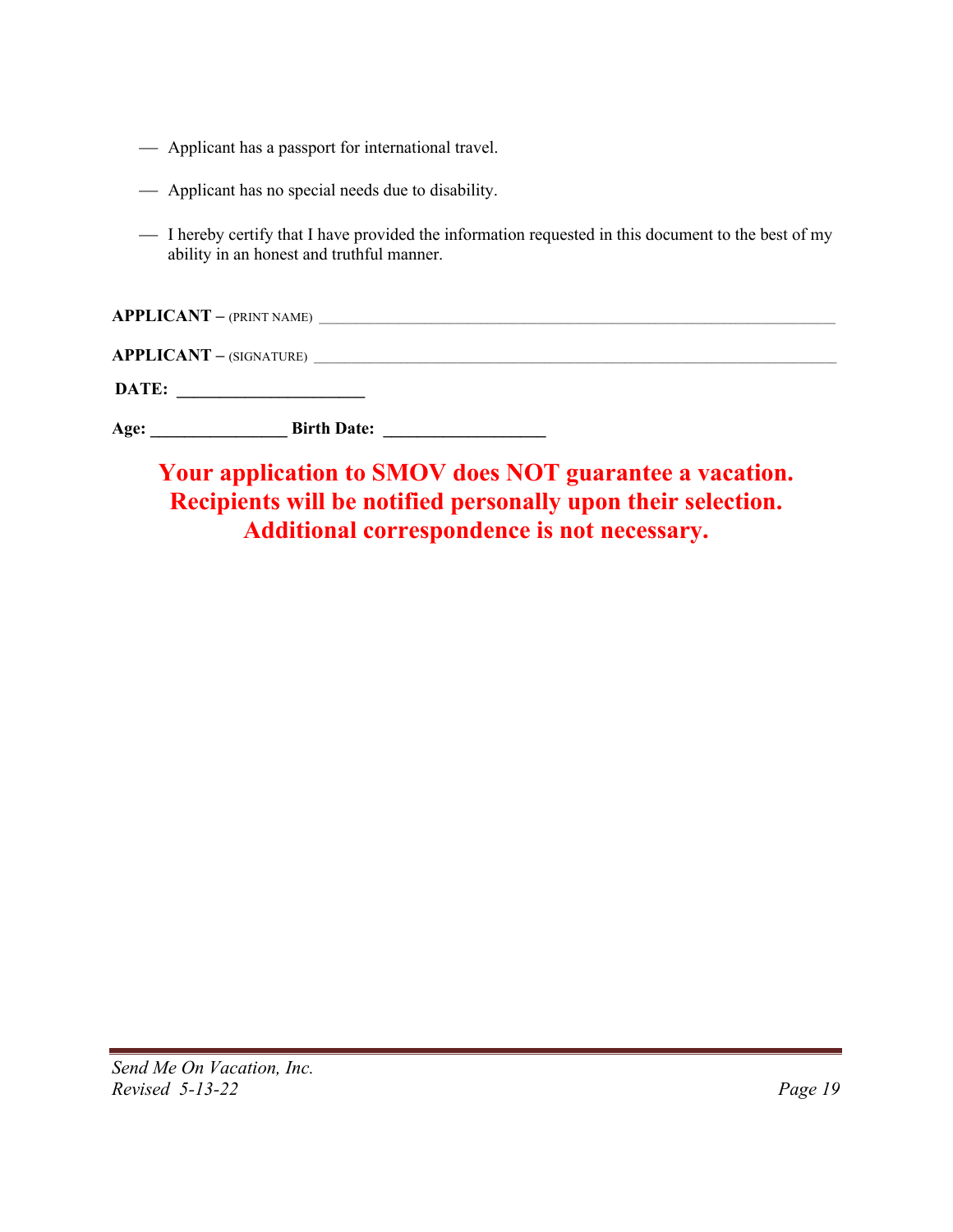### **SMOV Release of Medical Information – HIPAA Form Authorization for Use/Disclosure of Protected Health Information**

| TO:                                                                                                                                                                                                                            |
|--------------------------------------------------------------------------------------------------------------------------------------------------------------------------------------------------------------------------------|
|                                                                                                                                                                                                                                |
|                                                                                                                                                                                                                                |
| (Physician's Telephone Number) (Comparently and Contact Contact Contact Contact Contact Contact Contact Contact Contact Contact Contact Contact Contact Contact Contact Contact Contact Contact Contact Contact Contact Contac |
| RE:                                                                                                                                                                                                                            |
|                                                                                                                                                                                                                                |
|                                                                                                                                                                                                                                |
| (Patient's Date of Birth)                                                                                                                                                                                                      |

**I authorize the use and disclosure to SMOV of protected health information about Patient as described below:**

**1. Information that may be used and/or disclosed:** All protected health information relating to physician's assessment of the Patient's medical eligibility for a Vacation for Patient provided by SMOV Send Me On Vacation charitable program and the physician's opinion whether the Vacation is medically advisable and approved by the physician. In addition, primary physician is authorized to fill out, sign and provide SMOV forms that it may require, including forms relating to Patient's medical eligibility, the requested Vacation and medical considerations relating to the fulfillment of the Patient's Application for a Vacation.

**2. Persons authorized to use/disclose the information:** The physician identified above, as well as his/her authorized representatives.

**3. Persons authorized to receive the information: The** Board of Directors, Executive Director, SMOV Advisory Board, Survivors Committee, and any other employees or other authorized volunteers and representatives of either:

- (1) SMOV
- (2) Any travel company assisting in fulfilling or setting up the Vacation.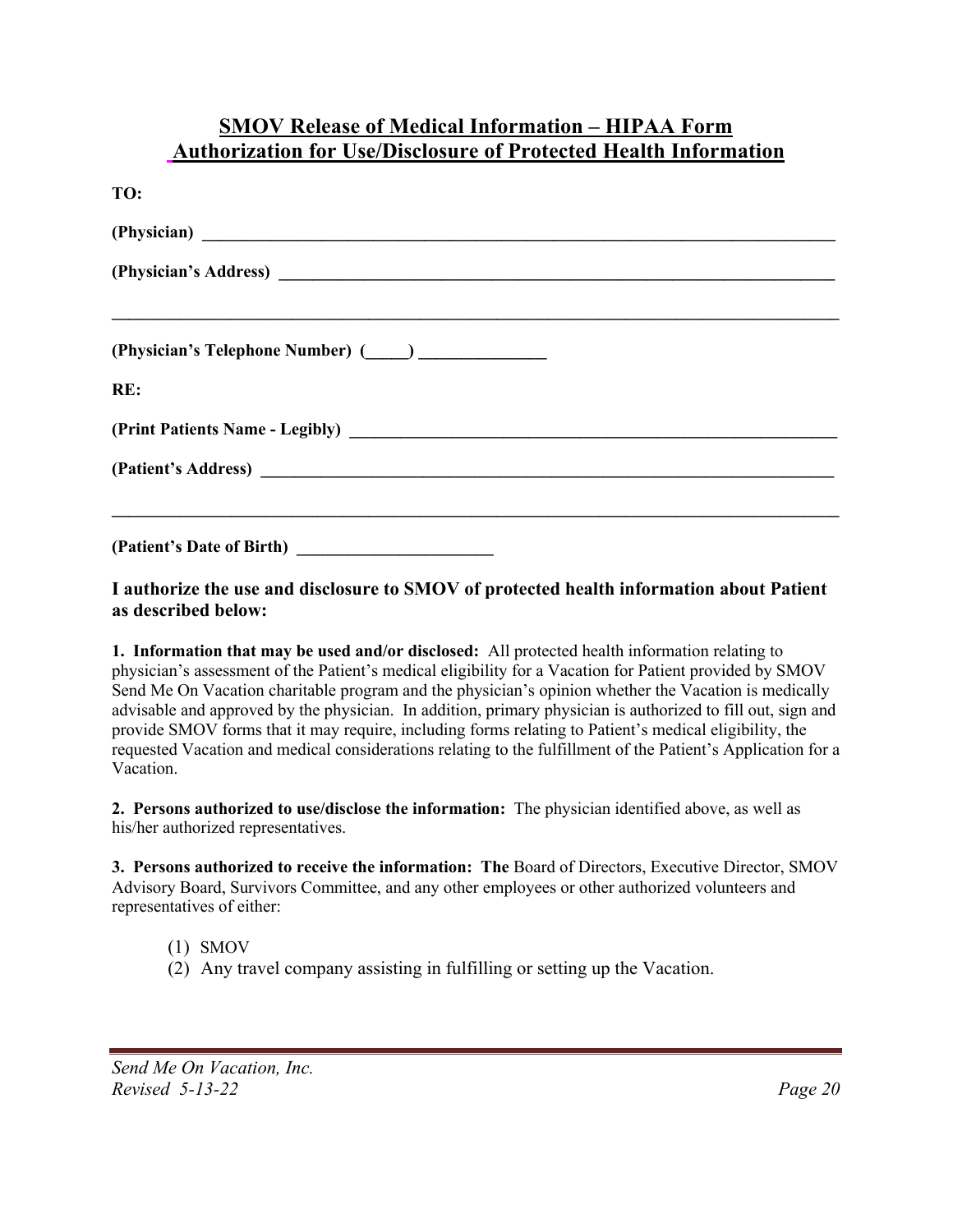**4. Purpose for which information will be used/disclosed:** To enable SMOV to obtain the physician's assessments regarding whether Patient is medically eligible to receive a Vacation granted by SMOV; and pertinent information relating to diagnosis.

**5. Expiration date:** This authorization DOES NOT expire upon Applicant's Vacation having been granted by SMOV or should a final determination conclude that the potential Applicant is not eligible to receive a Vacation. It is further understood and agreed to that the release of information holds SMOV harmless and furthermore indemnifies SMOV under this "SMOV Applicant Agreement" and the "HIPAA" Agreement, which too does not expire. This expiration clause covers all family, friends, and participants as well.

**6. Statements required by HIPAA:** In accordance with the Health Insurance Portability and Accountability Act, I acknowledge the following:

I understand that I may revoke this authorization at any time by notifying physician in writing, except to the extent that action has already been taken in reliance on the authorization.

I understand that if the person/entity that receives the information described above is not a healthcare provider or health plan covered by federal privacy regulations, such information will no longer be protected by these regulations and could potentially be disclosed by the Applicant.

**APPLICANT –** (SIGNATURE) \_\_\_\_\_\_\_\_\_\_\_\_\_\_\_\_\_\_\_\_\_\_\_\_\_\_\_\_\_\_\_\_\_\_\_\_\_\_\_\_\_\_\_\_\_\_\_\_\_\_\_\_\_\_\_\_\_\_\_\_\_\_\_\_\_\_\_\_\_\_\_\_\_\_\_\_\_\_\_\_\_\_\_\_

**DATE: \_\_\_\_\_\_\_\_\_\_\_\_\_\_\_\_\_\_\_\_\_\_**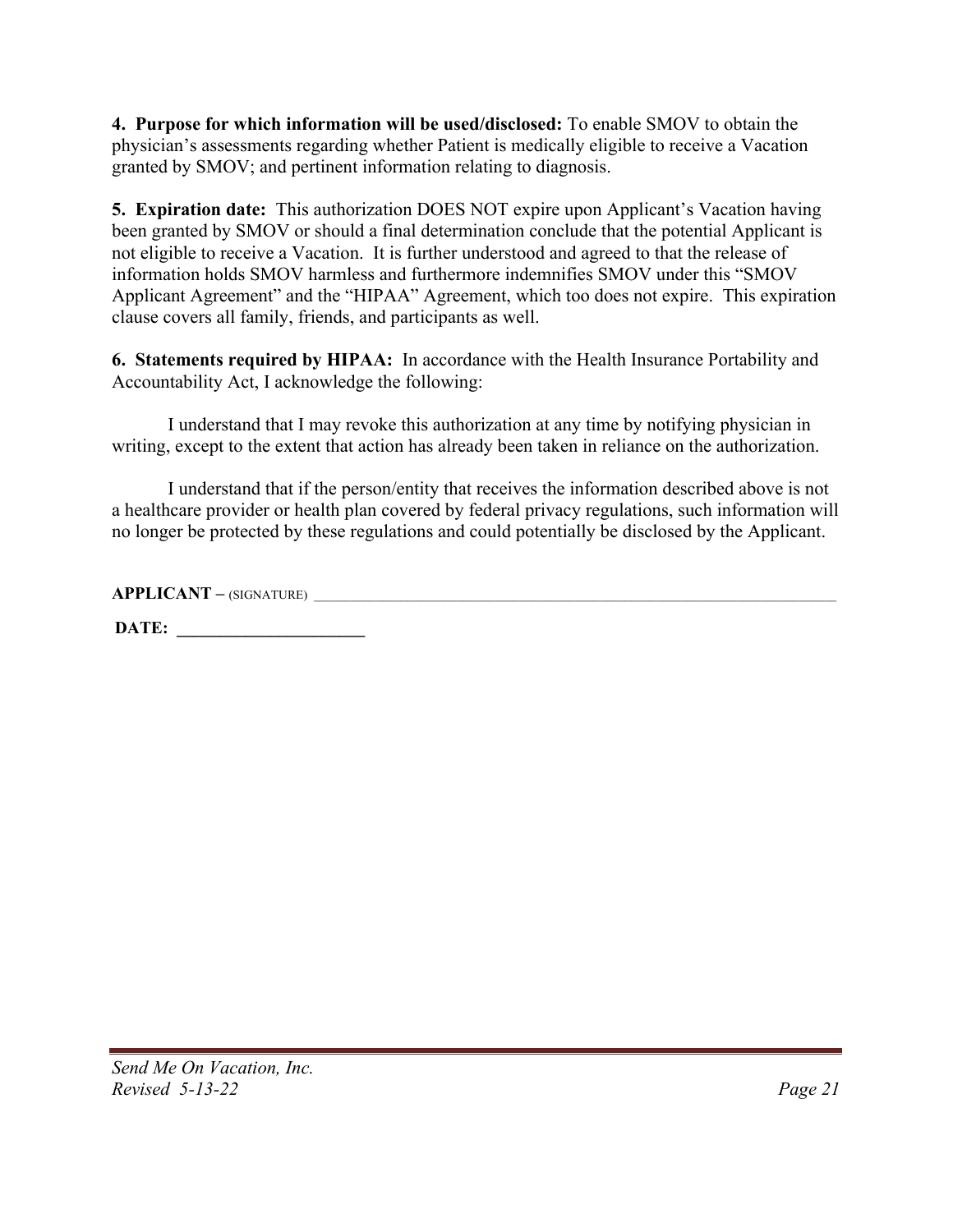# **MEDICAL STATEMENT OF APPLICANT ELIGIBILITY AND CONSENT TO PARTICIPATE**

| <b>Applicant's Name:</b> |        |                 |  |
|--------------------------|--------|-----------------|--|
| <b>Home Address:</b>     |        |                 |  |
| City:                    | State: | $\mathbf{Zip:}$ |  |

Details of Applicant's Vacation Preferences:

#### **MUST BE COMPLETED BY THE PRIMARY TREATING PHYSICIAN:**

I am the primary treating physician of the above-named person (hereinafter "Applicant"). Applicant has previously been diagnosed with breast cancer as follows:

> Ductal Carcinoma In-Situ (DCIS) Infiltrating Ductal Carcinoma (IDC) Medullary Carcinoma Infiltrating Lobular Carcinoma (ILC) Tubular Carcinoma Mucinous Carcinoma (Colloid) Inflammatory Breast Cancer (IBC)

In my opinion the Stage of Breast Cancer the Applicant currently has is:

 Stage 0 Stage I Stage II Stage IIIA Stage IIIB Stage IV

The Applicant has undergone treatment as follows:

 Lumpectomy Mastectomy Sentinel Nod Biopsy Axillary Lymph Node Dissection Radiation Therapy Chemotherapy Hormone Therapy Other:

*Send Me On Vacation, Inc. Revised 5-13-22 Page 22*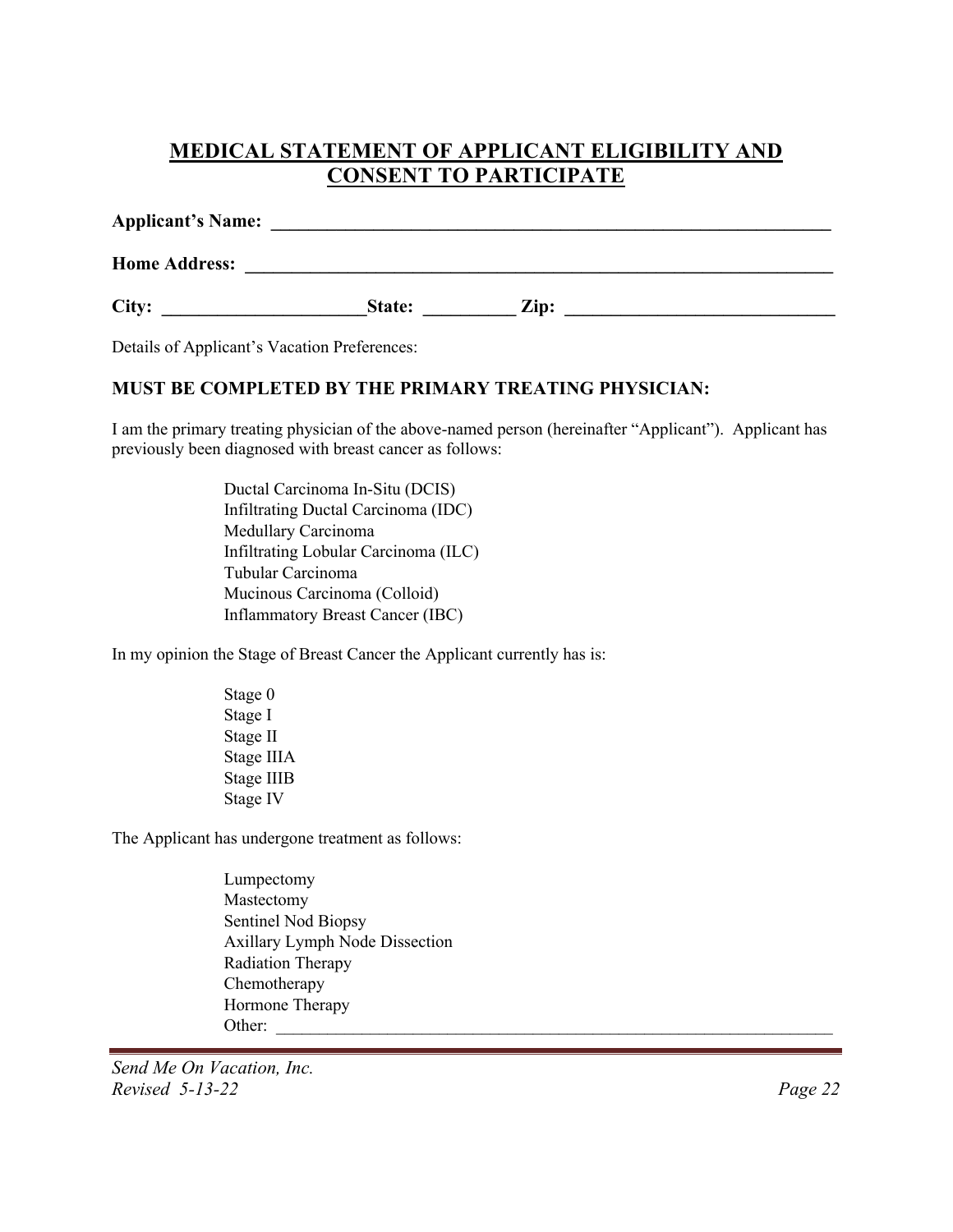In my opinion, Applicant is of sound mind and capable to sign legal documents. I have taken the opportunity to discuss the Vacation Preferences of Applicant provided to SMOV (as noted above) with Applicant. In my opinion, the Applicant's medical condition will not prohibit her from participating in the activities surrounding the Vacation Preferences described. Accordingly, I hereby approve of and consent to the travel arrangements and/or activities in which Applicant shall partake or engage, as the case may be, subject to the following restrictions: (If none, please write NONE).

#### **Restrictions:**

#### **Applicant's Life-Threatening Diagnosis:**

Diagnosis (Cannot be Left Blank)

**Applicant's Medical Needs:**

Additional Medical Needs of Applicant.

#### **MUST BE SIGNED BY PHYSICIAN:**

|                                                           | Date: |
|-----------------------------------------------------------|-------|
|                                                           |       |
| Phone: $($                                                |       |
| Physician's Treatment Facility Fax: ()                    |       |
| Physician's Treatment Facility Address City, State & Zip: |       |
|                                                           |       |

#### **Please return ASAP to:**

**Send Me On Vacation, Inc. 3050 South Durango Drive Las Vegas, Nevada 89117**